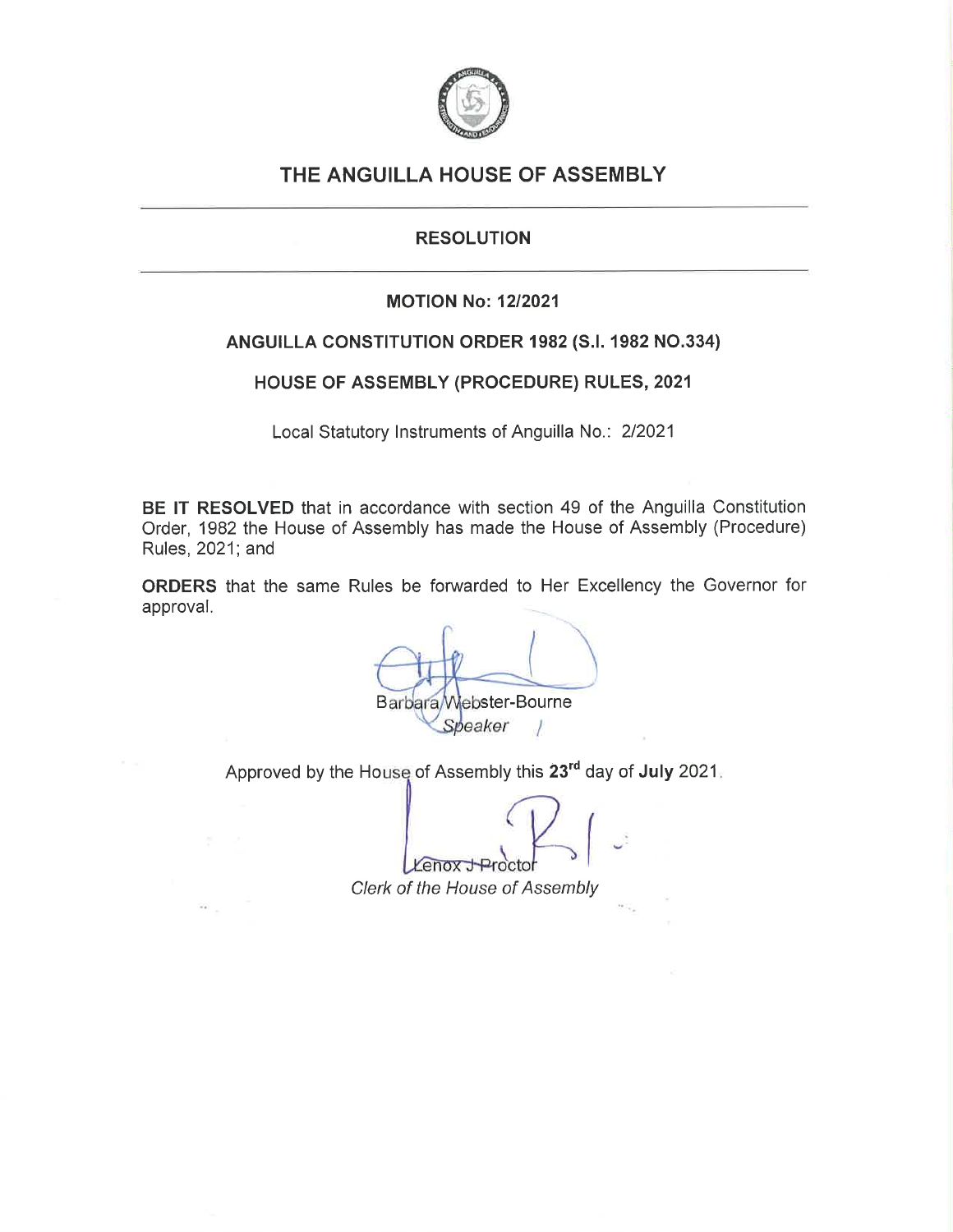## Local Statutory Instruments of Anguilla: 2/2021

Gazette Dated:  $30^{th}$  July , 2021

## ANGUILLA CONSTITUTION ORDER 1982 (S.I. 1982 NO. 334)

## **HOUSE OF ASSEMBLY (PROCEDURE) RULES, 2021**

Rules of proceedings for the regulation and orderly conduct of the proceedings of the House of Assembly made by the Governor under section 49 of the Constitution of Anguilla.

## **TABLE OF CONTENTS**

**RULE** 

- Citation  $1.$
- Interpretation  $2.$

## FIRST MEETING OF THE ASSEMBLY

- Procedure for election of Speaker 3.
- Procedure for election of Deputy Speaker 4.
- Administration of Oath 5.
- **Assembly Committees** 6.

### **MEETINGS**

- Notice of Meetings 7.
- 8. Adjournment
- Earlier meeting of the Assembly in certain circumstances 9.
- Absence of Members 10.
- Quorum  $11.$
- 12. Sessions
- 13. Opening Address

## DUTIES OF THE CLERK OF THE ASSEMBLY

- 14. Order Book
- Minutes of proceedings 15.
- $16.$ **Business Paper**
- Attendance of Clerk upon Select Committee  $17.$
- Custody of Papers 18.

## ORDER OF BUSINESS

- Order of Business 19.
- 20. **Confirmation of Minutes**
- Adjournment on matter of urgent public importance 21.

## **QUESTIONS**

- 22. Question to Members
- Form of Questions 23.
- 24. Replies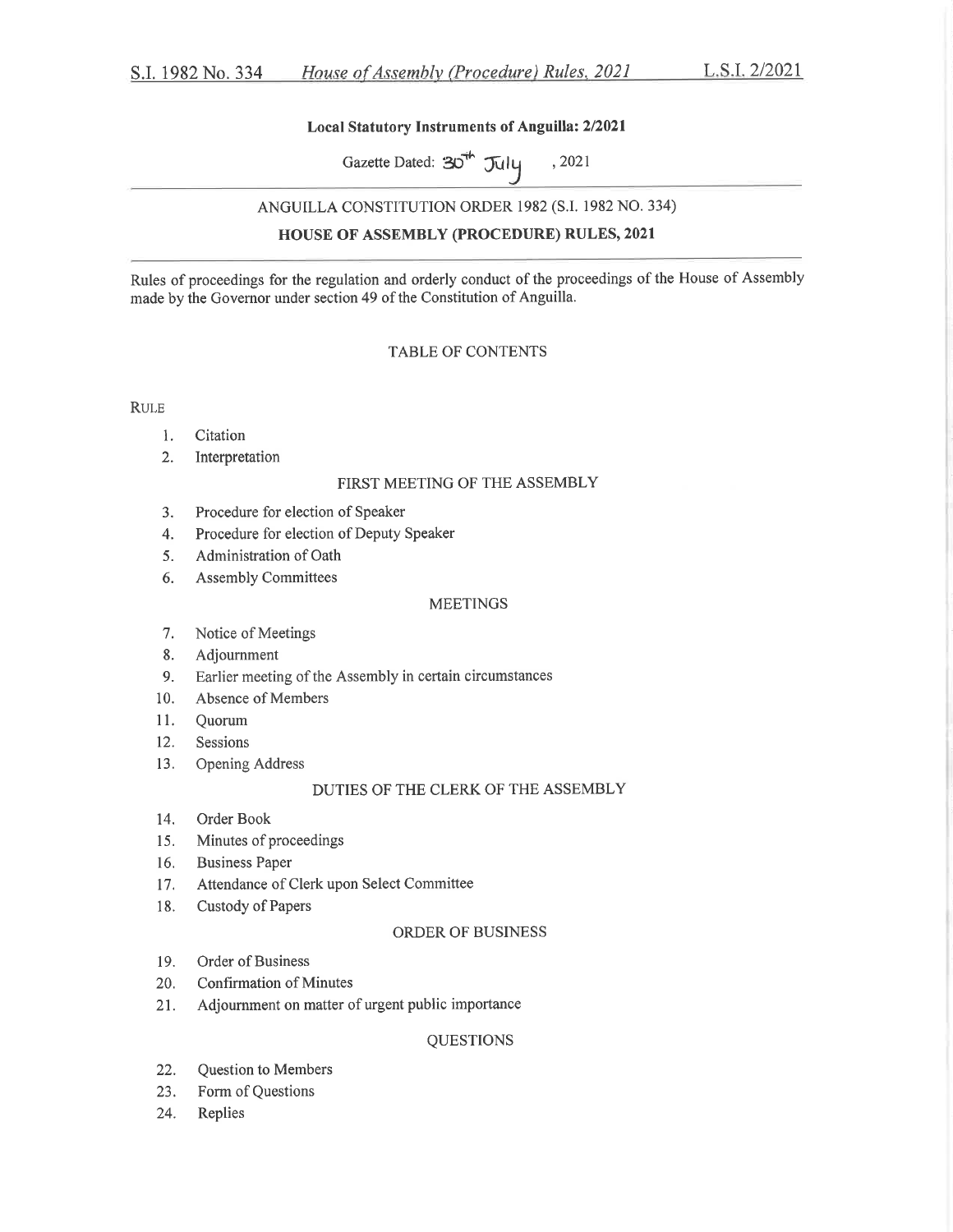- 25. Supplementary Questions
- 26. Disallowance of Questions

## GOVERNMENT STATEMENTS ON RECENT DEVELOPMENTS

27. Government statements on recent developments

## PAPERS

28. Presentation of papers

## REPORTS BY COMMITTEES

29. Presentation of Committee reports

## **PETITIONS**

- 30. Form of Petition
- 31. Presentation of Petition

## **NOTICES**

- 32. Notice of Questions and Motions
- 33. Notice of Bills
- 34. Notice of Petition
- 35. Motions without Notice

## MOTIONS

- 36. Power to move
- 37. Withdrawal of motions
- 38. Re-introduction of motions

## **AMENDMENTS**

- 39. Rules on Amendments
- 40. Order in which amendments are taken on question being put
- 41. Admissibility

## PUBLIC BILL PROCEDURE

- 42. Introduction and first reading
- 43. Publication of Bills
- 44. Suspension of rules of procedure for further reading of Bill
- 45. Second reading
- 46. Procedure in Committee
- 47. Recommittal of Bill
- 48. Governor's amendments
- 49. Third reading
- 50. Title only to be read
- 51. Assent
- 52. Withdrawal of Bills
- 53. Bills on the same subject matter

## PERSONAL EXPLANATIONS

54. Personal explanations

## OTHER BUSINESS

55. Other Business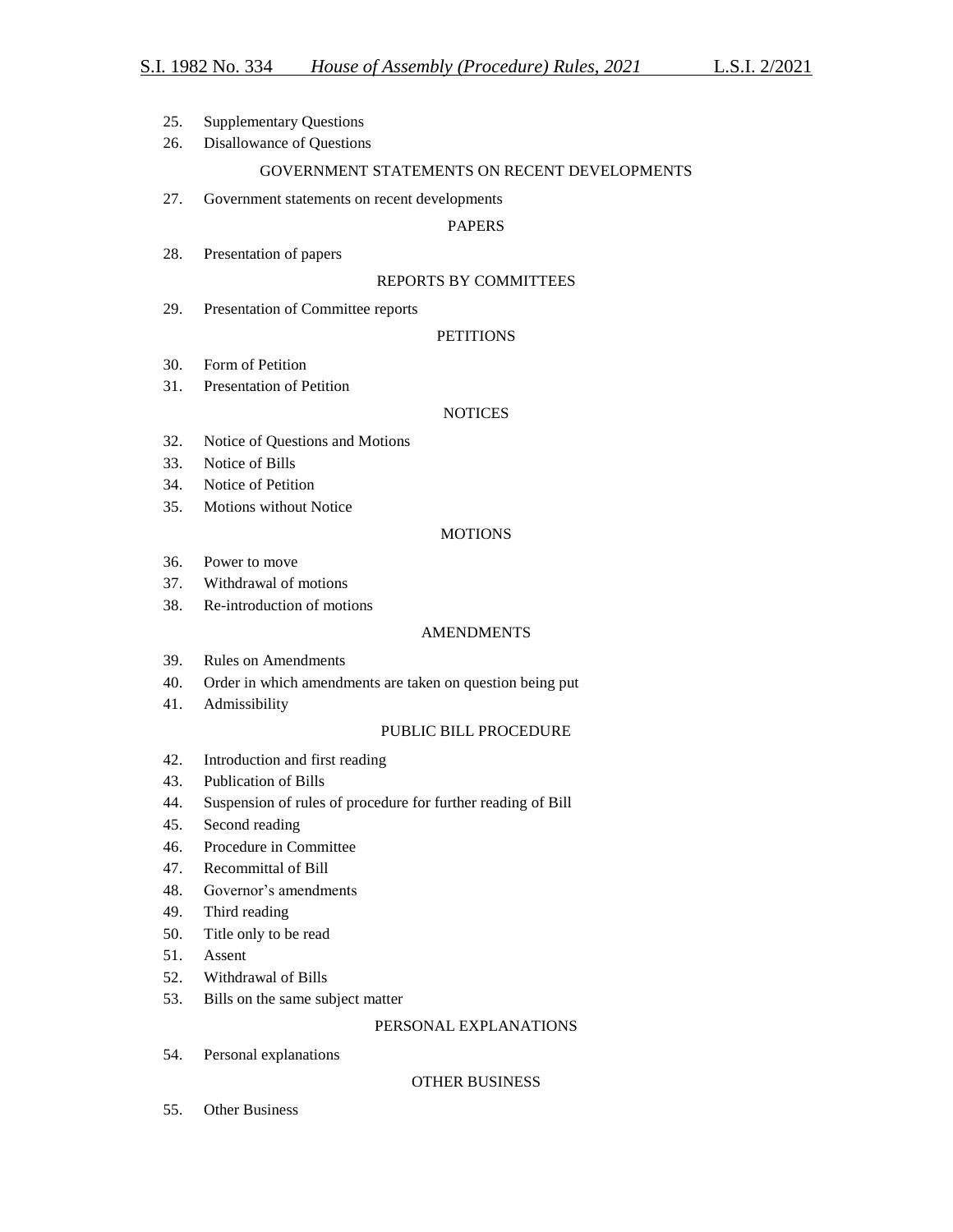## RULES OF DEBATE

- 56. Mode of addressing the Assembly
- 57. References to other Members
- 58. Reflections upon the Crown or upon certain persons in authority
- 59. How often Members may speak
- 60. Motion or amendment to be seconded
- 61. Interruptions
- 62. Relevancy
- 63. Closure
- 64. Allocation of time for debate
- 65. Procedure on question being put
- 66. Responsibility for order
- 67. Oral declaration of an interest

## DIVISIONS

- 68. Voting
- 69. Disallowance of vote of Member having direct personal pecuniary interest
- 70. Record of dissent

## BREACHES OF ORDER

- 71. Withdrawal of disorderly Member
- 72. Suspension of Member named
- 73. Enforcement of Speaker's directions

## SELECT COMMITTEES

- 74. Select Committees
- 75. Replacing Members
- 76. Report of Select Committee to be signed by Chair
- 77. Member Dissenting
- 78. Secretarial Support for a Select Committee

## STANDING COMMITTEES

- 79. Public Accounts Committee
- 80. Administration Committee
- 81. Secretarial Support for Standing Committees

## PRIVATE RIGHTS AND PRIVATE BILLS

- 82. Private rights affected by Bill
- 83. Examination of witnesses
- 84. Private Bills
- 85. Cost of Private Bills

## **SUPPLEMENTAL**

- 86. Admission of non-Members
- 87. Suspension of Rules
- 88. Practice of Parliament
- 89. Repeal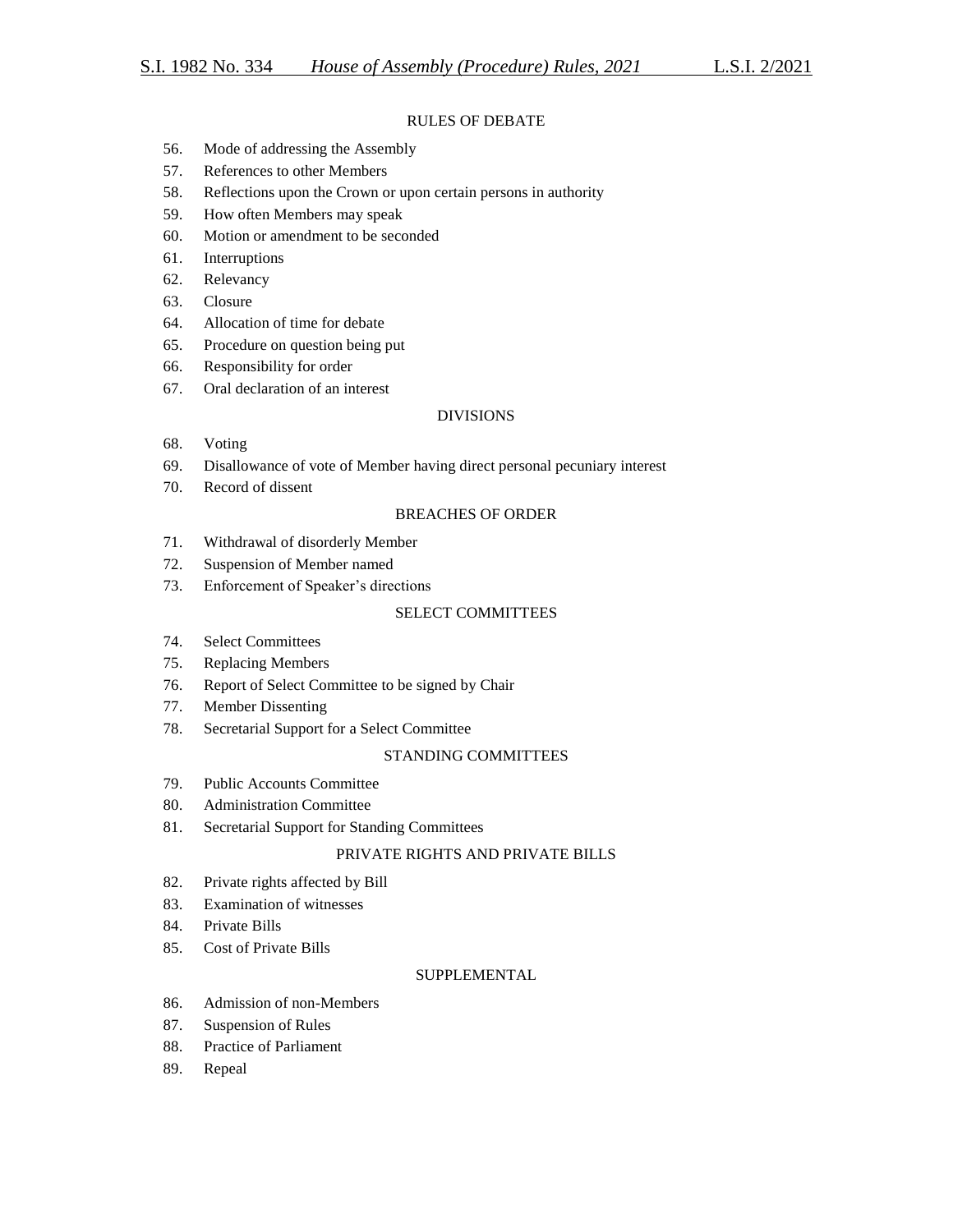## **Citation**

**1.** These Rules may be cited as the House of Assembly (Procedure) Rules, 2021.

### **Interpretation**

**2.** In these Rules—

"Assembly" means the House of Assembly;

"Chair" means the Chair of a Select Committee or of a Committee of the whole Assembly;

"Clerk" means the Clerk of the House of Assembly or persons appointed on the express authority of the Clerk to perform specific functions to facilitate the work of the Assembly;

"committee" means a committee of the whole Assembly or a standing or select committee of the Assembly;

"day" means any day except Saturdays, Sundays and public holidays;

"Member" means any Member of the House of Assembly;

"non-Member" means any person other than a Member or an officer of the Assembly;

- "officer of the Assembly" means the Clerk or any other officer or person acting within the precincts of the Assembly under the orders of the Speaker, and includes any police officer on duty within the precincts of the Assembly;
- "precincts of the Assembly" means the offices of the Assembly and the galleries and places provided for the use or accommodation of non-Members, members of the public and representatives of the press and includes, while the Assembly is sitting and subject to any exceptions made by direction of the Speaker, the entire building in which the Chamber of the Assembly is situated and any forecourt, yard, garden, enclosure or open space adjoining or appertaining to the building and used or provided for the purposes of the Assembly; and

"Speaker" means the Speaker of the House of Assembly.

## FIRST MEETING OF THE ASSEMBLY

## **Procedure for election of Speaker**

**3.** (1) Whenever it is necessary to elect a new Speaker, the Chair shall be taken by the Clerk for the proceedings.

(2) Any Member may nominate a person as Speaker in accordance with section 50 of the Constitution and move that that person takes the Chair of the Assembly as Speaker.

(3) A nomination referred to in sub-Rule (2) shall be made three days before a Speaker is scheduled to be elected.

(4) Where only one person is nominated, the occupant of the Chair, having ascertained that that person is willing to serve as Speaker, declares that person shall be elected as Speaker.

(5) Where more than one person is nominated, the Assembly shall elect the Speaker by secret ballot.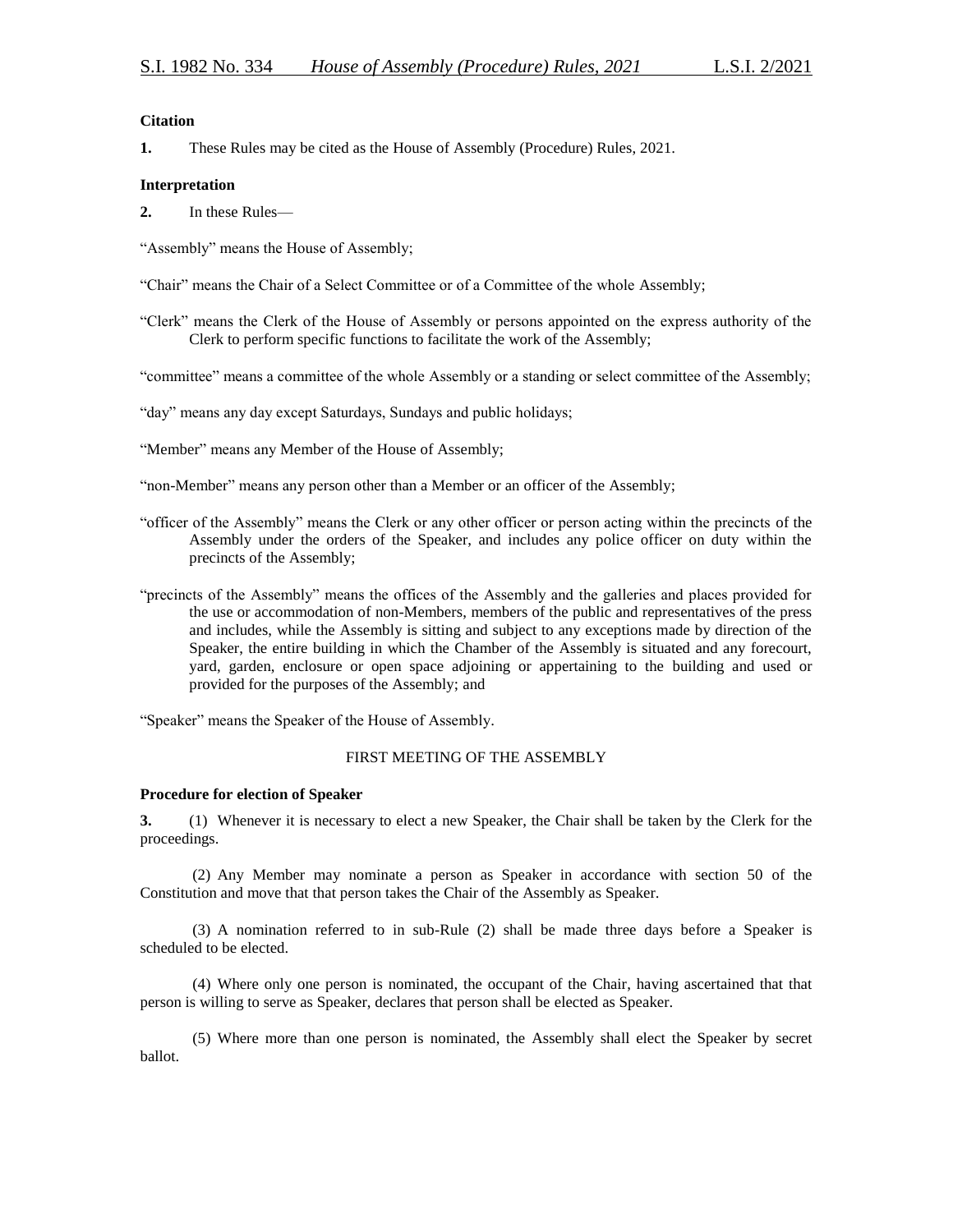## **Procedure for election of Deputy Speaker**

**4.** Whenever it is necessary to elect a new Deputy Speaker, the procedure is the same as for the election of the Speaker, except that the Speaker takes the Chair.

## **Administration of Oath**

**5.** (1) Immediately after the election of the Speaker, the Clerk shall administer the Oath to the Speaker.

(2) The Speaker shall, after taking the Oath, assume the Chair and preside over the election of the Deputy Speaker.

(3) Subject to sub-Rules (1) and (2), the Speaker shall then administer the Oath to the remaining Members of the Assembly.

## **Assembly Committees**

**6.** At its second meeting, the Assembly shall appoint the Chair and Members of the Standing Committees.

### **MEETINGS**

## **Notice of Meetings**

**7.** (1) The Assembly shall meet on such days as the Speaker shall determine.

(2) The Clerk of the Assembly shall provide each Member with notice of a meeting scheduled by the Speaker not less than five days before the date of a meeting.

(3) Notwithstanding Rule 7(1), in the case of an emergency, the definition of which the Speaker shall be the sole judge, a meeting may be summoned on such short notice as the Speaker may determine, and notice may be given to Members by such means as the urgency of the case permits.

(4) The ordinary sitting day of the Assembly when it is in session shall be both the second and fourth Tuesdays of each month during the year, but the Assembly may adjourn over any Tuesday, or any number of consecutive Tuesdays, or sit on any other day.

(5) The hour of the meeting shall be 10 o'clock in the morning unless some other hour shall have been fixed by the Speaker.

(6) Where the Assembly has adjourned to a specified date, no further notice shall be necessary.

## **Adjournment**

**8.** (1) A Meeting of the Assembly may be adjourned at any time by the Speaker, or by a vote of the majority of the Members present.

(2) The Speaker may at any time suspend a meeting.

(3) All matters under discussion and business not disposed of at the time of any adjournment shall stand as an Order of the Day for the next meeting of the Assembly.

## **Earlier meeting of the Assembly in certain circumstances**

**9.** Where the Assembly stands adjourned and it is represented to the Speaker by the Government that the public interest requires the Assembly to meet at a time or date earlier than that to which the Assembly stands adjourned, the Speaker, if satisfied that the public interest does so require, may give notice of an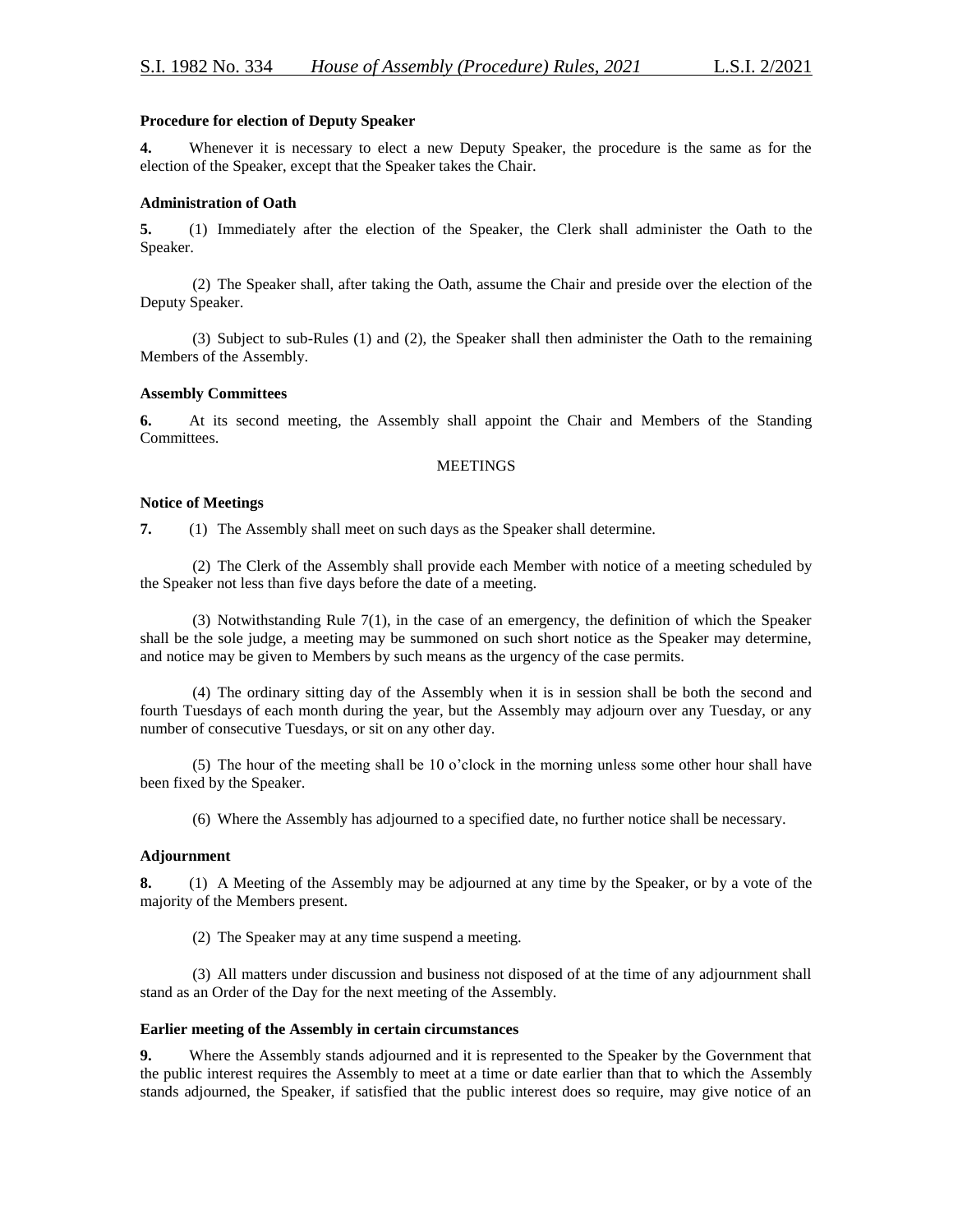appointed time for the Assembly to meet, and the Assembly shall accordingly meet at the time stated in such notice.

## **Absence of Members**

**10.** (1) Any Member unable to attend a meeting or meetings of the Assembly to which they have been summoned shall provide the Speaker with an explanation in writing for their non-attendance.

(2) No Member shall leave the Assembly or a Committee of the Assembly except with the consent of the Speaker or of the Chair of the Committee.

(3) In accordance with section 38(b) of the Constitution, any Member who fails to attend three consecutive Assembly sittings without prior notice to the Governor, shall forfeit their Membership of the Assembly.

## **Quorum**

**11.** (1) In accordance with section 52 of the Constitution, a quorum of the Assembly shall be established where the following are in attendance—

- (a) the person presiding; and
- (b) two-thirds of the Members of the Assembly.

(2) Where, at any sitting of the Assembly, a quorum is not present, any member of the Assembly who is present may—

- (a) bring to the attention of the person presiding of the absence of a quorum; and
- (b) object to the transaction of business.

(3) Where after 30 minutes, the person presiding at the sitting ascertains that a quorum is still not present, he or she shall adjourn the Assembly without question put.

## **Sessions**

**12.** (1) In accordance with section 62(2) of the Constitution, there shall be at least one session of the Assembly in every year.

(2) There shall be an interval of less than 12 months between the last sitting in one session and the first sitting in the next session.

## **Opening Address**

**13.** (1) At the start of each session, the Premier shall move a non-substantive motion that the Assembly has considered the Government's legislative programme.

(2) The Premier's speech in support of the motion referred to in Rule 13(1) shall be known as the Opening Address.

(3) The Leader of the Opposition may reply to the Opening Address.

(4) The Speaker shall invite the Premier to respond to the Leader of the Opposition's reply before closing.

## DUTIES OF THE CLERK OF THE ASSEMBLY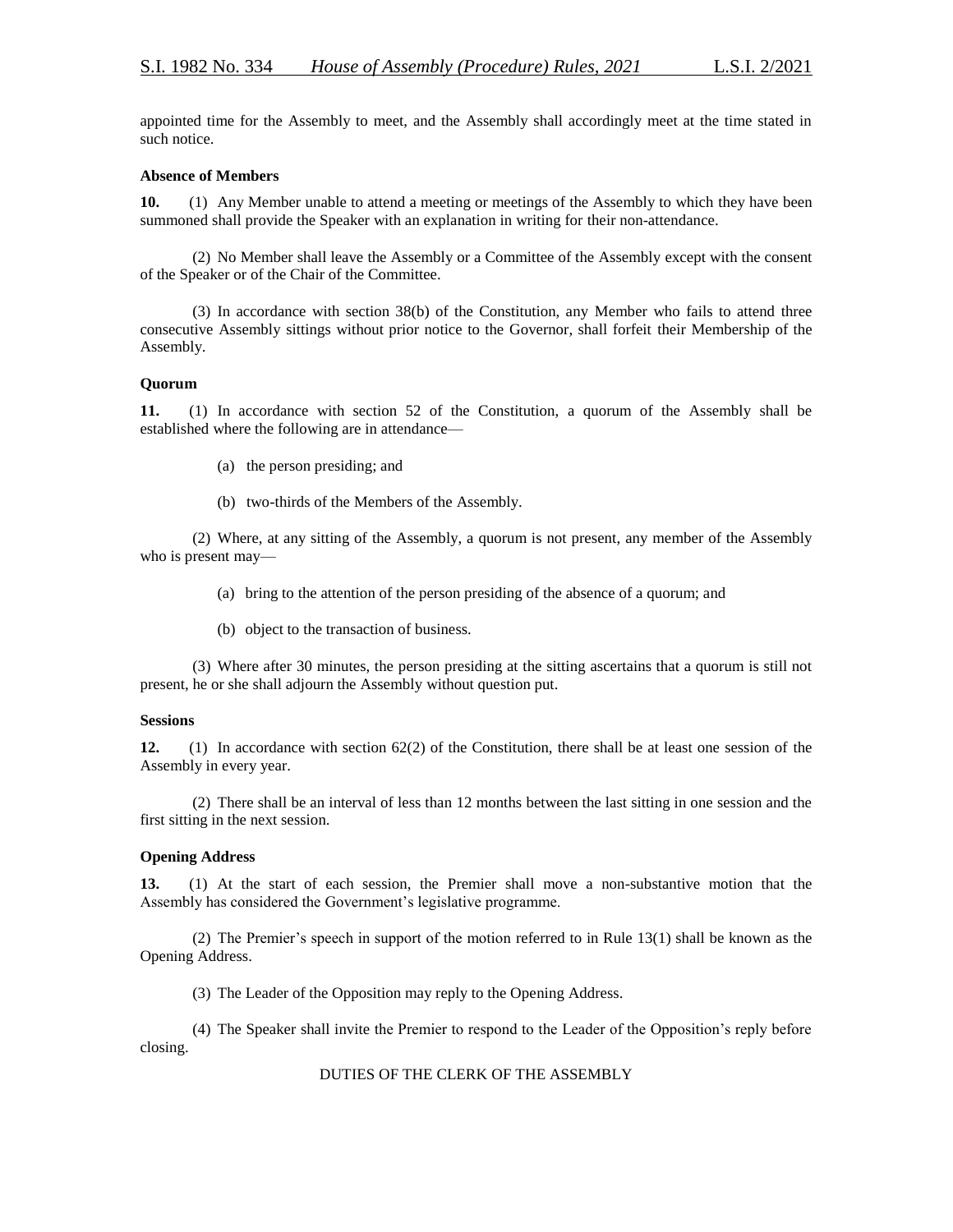## **Order Book**

**14.** (1) The Clerk shall keep an Order Book in which he or she shall enter and number in succession the subjects intended to be brought under discussion at each meeting.

(2) The Order Book shall be open to the inspection of Members at all reasonable hours.

## **Minutes of proceedings**

**15.** (1) The Clerk shall keep the Minutes of the proceedings of—

- (a) the Assembly; and
- (b) the Committees of the whole Assembly;

and shall circulate to Members a copy of such Minutes as soon as practicable after the conclusion of each meeting.

- (2) The Minutes shall consist of particulars of the proceedings, and shall record—
	- (a) the names of all Members present at the meeting of the Assembly and in case any other Member shall take his or her seat subsequently at such meeting or shall leave the Assembly before the rising of the Assembly, the Clerk shall accordingly note this fact; and
	- (b) all decisions of the Assembly, whether made formally or informally.

## **Business Paper**

**16.** The Clerk shall send to each Member at least two days before each meeting, a copy of the Business Paper for that meeting, unless the Assembly shall have adjourned for a period of less than three days.

## **Attendance of Clerk upon Select Committee**

**17.** The Clerk shall attend upon any Select Committee of the Assembly if required to do so.

## **Custody of Papers**

**18.** The Clerk shall be responsible for the custody of the votes, records, Bills and other documents laid before the Assembly, which shall be open to inspection by Members of the Assembly at all reasonable times, and by other persons under such arrangements as may be sanctioned by the Speaker.

## ORDER OF BUSINESS

## **Order of Business**

**19.** (1) Unless the Assembly shall otherwise direct the Order of Business shall be as follows—

- (a) Prayers;
- (b) Confirmation of Minutes;
- (c) Oath of Allegiance by new Members;
- (d) Announcements by direction of the Speaker;
- (e) Questions;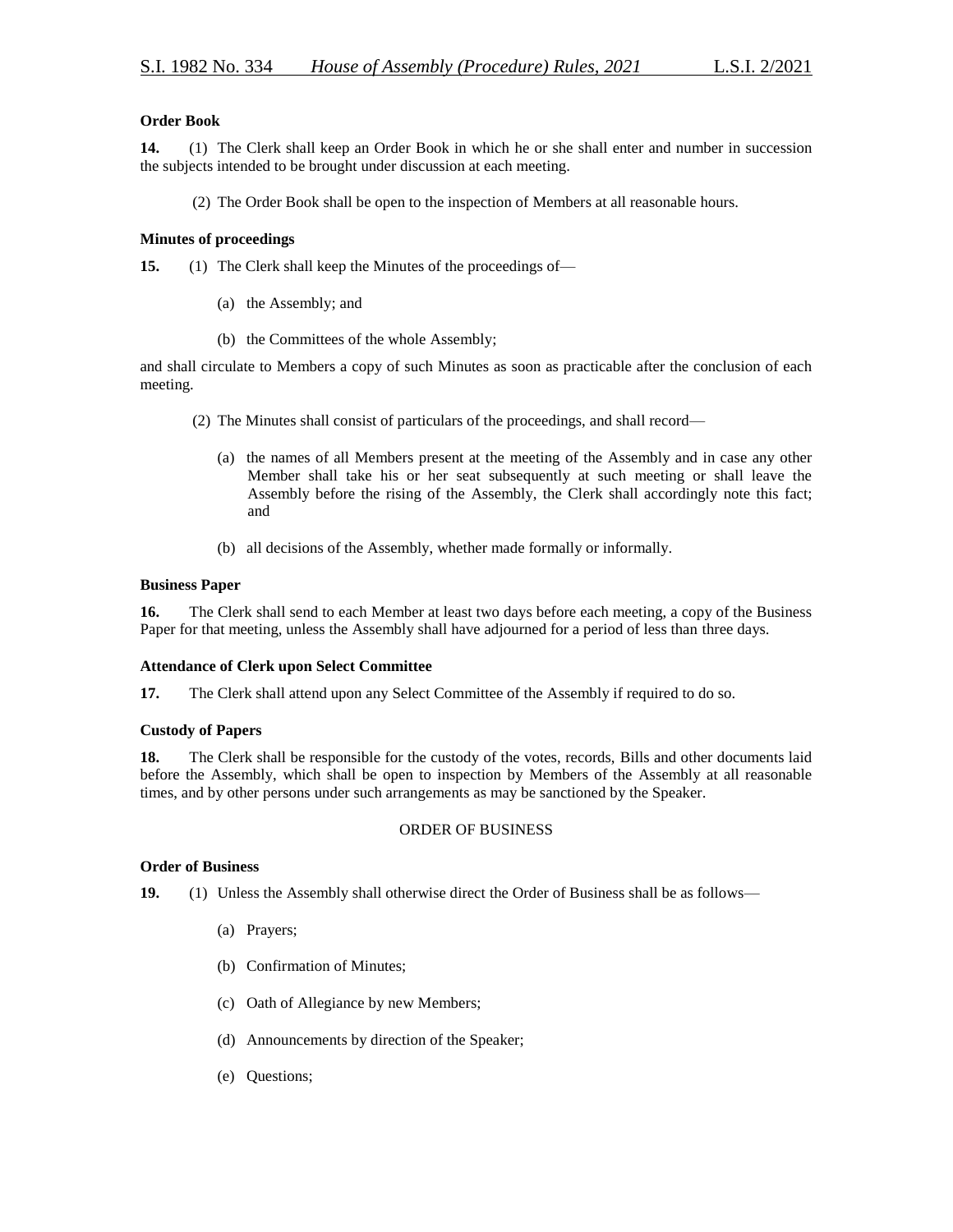- (f) Government statements on recent developments;
- (g) Papers;
- (h) Reports from Committees;
- (i) Petitions;
- (j) Government Notices;
- (k) Private Members' Notices;
- (l) Motions;
- (m) Personal explanations;
- (n) Other Business—
	- (i) Government Business,
	- (ii) Private Members' Bills,
	- (iii) Private Bills, and
	- (iv) Other Orders of the Day; and
- (o) Adjournment.

## **Confirmation of Minutes**

**20.** Prayers shall be said, after which the Clerk shall read the Minutes of the previous meeting, unless such Minutes have been previously circulated. The Speaker shall put the question that the Minutes as read or as circulated be confirmed. No debate shall be subsequently allowed except as to any proposed amendment or as to the accuracy of the Minutes.

## **Adjournment on matter of urgent public importance**

**21.** (1) A motion for the adjournment of the Assembly shall not be made until Other Business has been entered upon, except it be made on behalf of the Government, or unless a Member asks leave to move the adjournment of the Assembly for the purpose of discussing a definite matter of urgent public importance.

- (2) Such motion shall not be made unless the—
	- (a) Speaker is satisfied that—
		- (i) the motion does not anticipate a matter which has been previously appointed for consideration by the Assembly or with reference to which a notice of motion has previously been given,
		- (ii) no opportunity for the discussion of the question raised by the motion will arise in the ordinary course of the meeting; and
	- (b) leave of the majority of the Assembly be obtained for the motion.

(3) Where the Speaker is satisfied that the motion may properly be made, and the leave of the Assembly in that behalf is granted, the motion shall be considered immediately.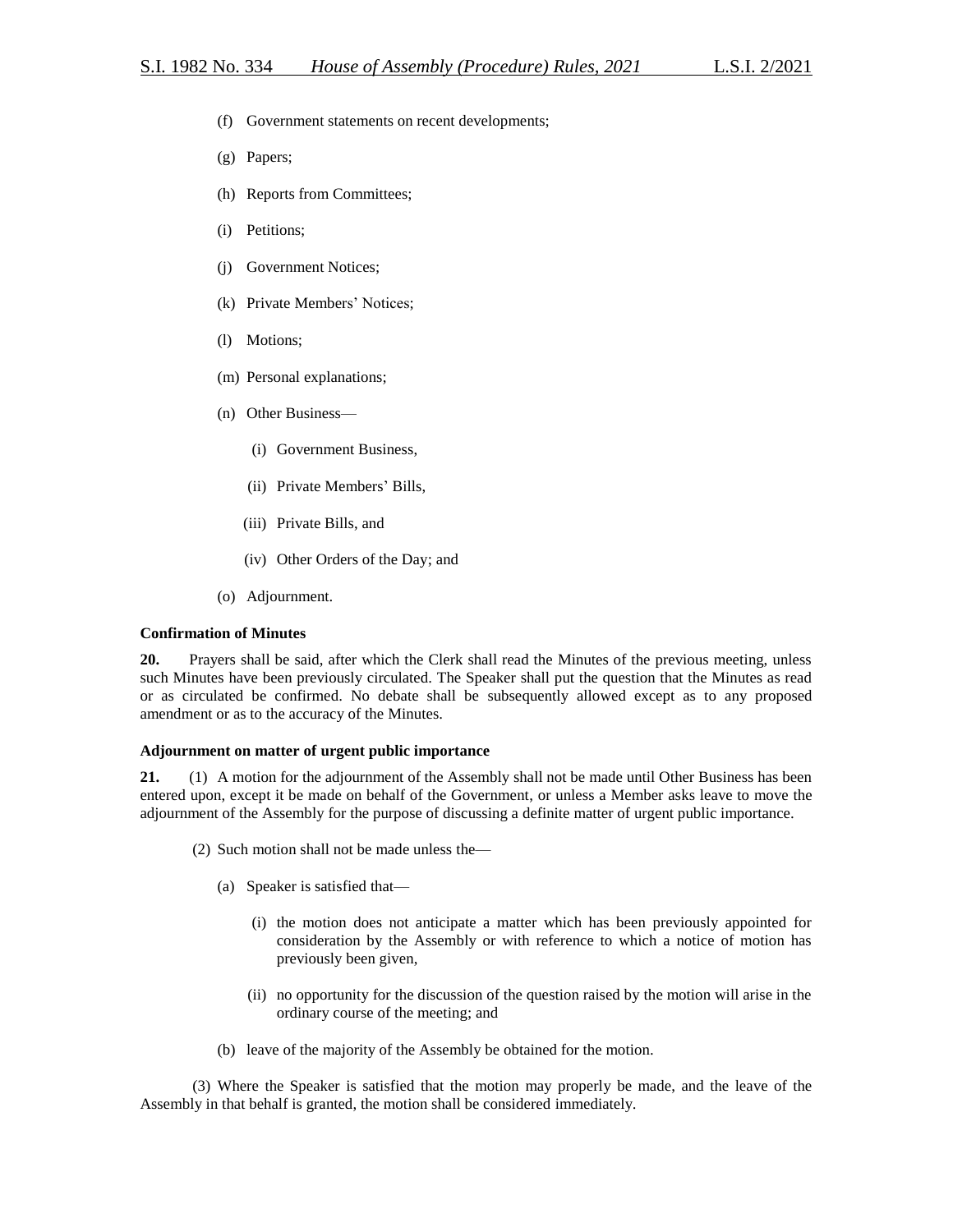(4) Not more than one such motion shall be made at the same sitting; and not more than one matter shall be discussed on the same motion.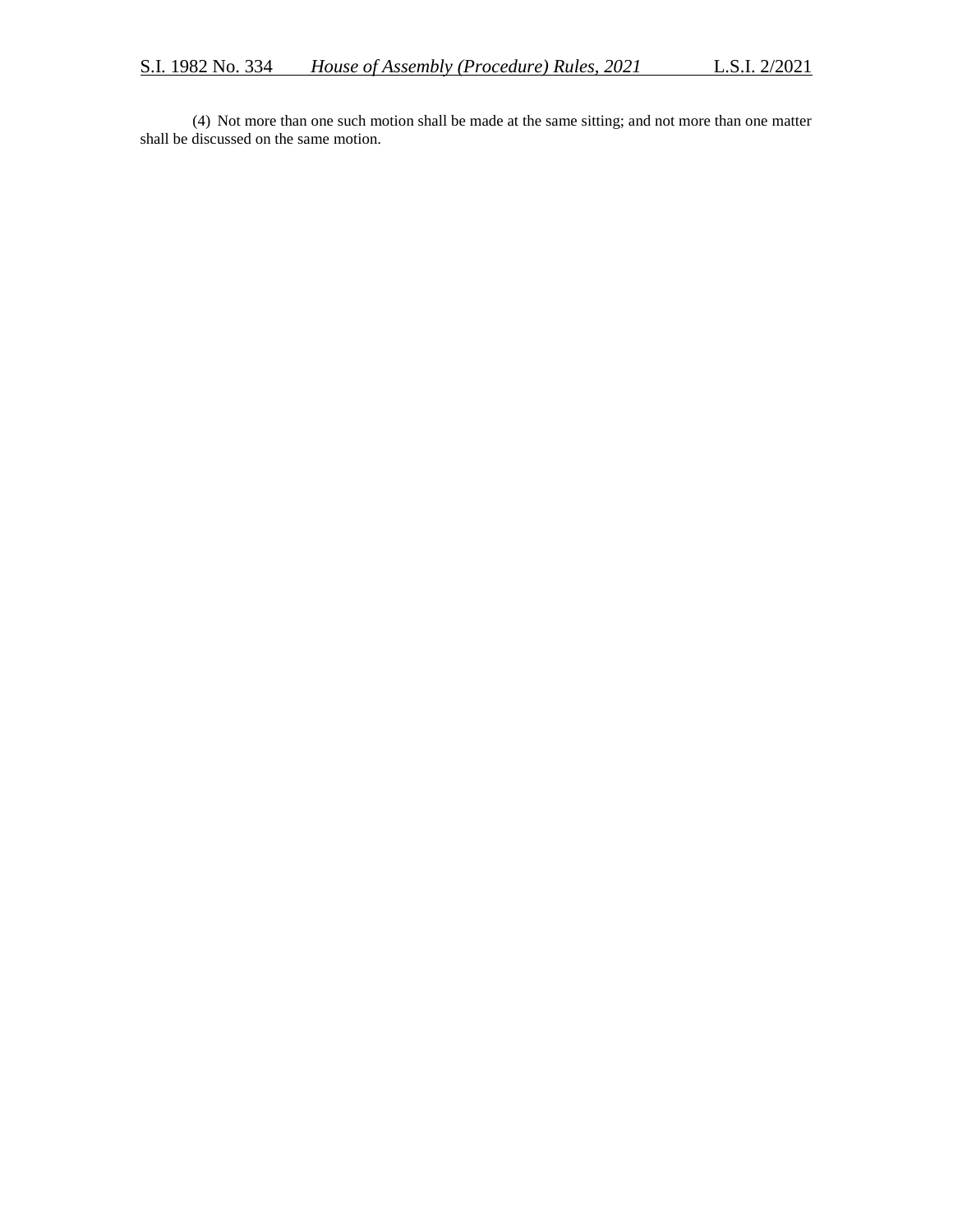## QUESTIONS

## **Question to Members**

**22.** (1) Questions may be put to Ministers or to official Members relative to—

- (a) public affairs with which they are officially connected;
- (b) proceedings pending in the Assembly; or
- (c) any matters of administration for which such Members are responsible.

(2) Questions may also be put to other Members, relating to a Bill, Motion or other public matter connected with the business of the Assembly for which such Members are responsible.

### **Form of Questions**

**23.** (1) A question shall not contain arguments, inferences, opinions, imputations, epithets, ironical expressions or hypothetical cases.

(2) A question shall not include the names of persons, or statements, not strictly necessary to render the question intelligible, nor contain charges which the Member who asks the question is not prepared to substantiate.

(3) A question must not be asked for the purpose of obtaining an expression of opinion, the solution of an abstract legal case, or the answer to a hypothetical proposition.

(4) A question must not refer to any debate that has occurred or answer that has been given in the current session, nor should a question fully answered be asked again during the same session.

(5) A question must not be asked about proceedings in Committee which have not been placed before the Assembly by a report of the Committee.

(6) A question may not be asked as to the character or conduct of any person except in his or her official or public capacity.

(7) A question reflecting on the character or conduct of any person whose conduct can only be challenged on a substantive motion may not be asked.

(8) A question making or implying a charge of a personal character may be disallowed.

## **Replies**

**24.** (1) A written reply to each question shall be read by the Member to whom the question is put, and a copy of the reply shall be handed to the Member putting the question.

(2) A reply shall be confined to the points contained in the question, with such explanation only as will render the reply intelligible; and may with the consent of the Assembly be taken as read.

#### **Supplementary Questions**

**25.** The reply to any question shall be conclusive and no speech or debate on the reply shall be allowed, but any Member may, with the permission of the Speaker, put a supplementary question for the purpose of further elucidating any matter of fact not made clear to him or her by the reply; but a supplementary question must not be used to introduce matter not included in the original question.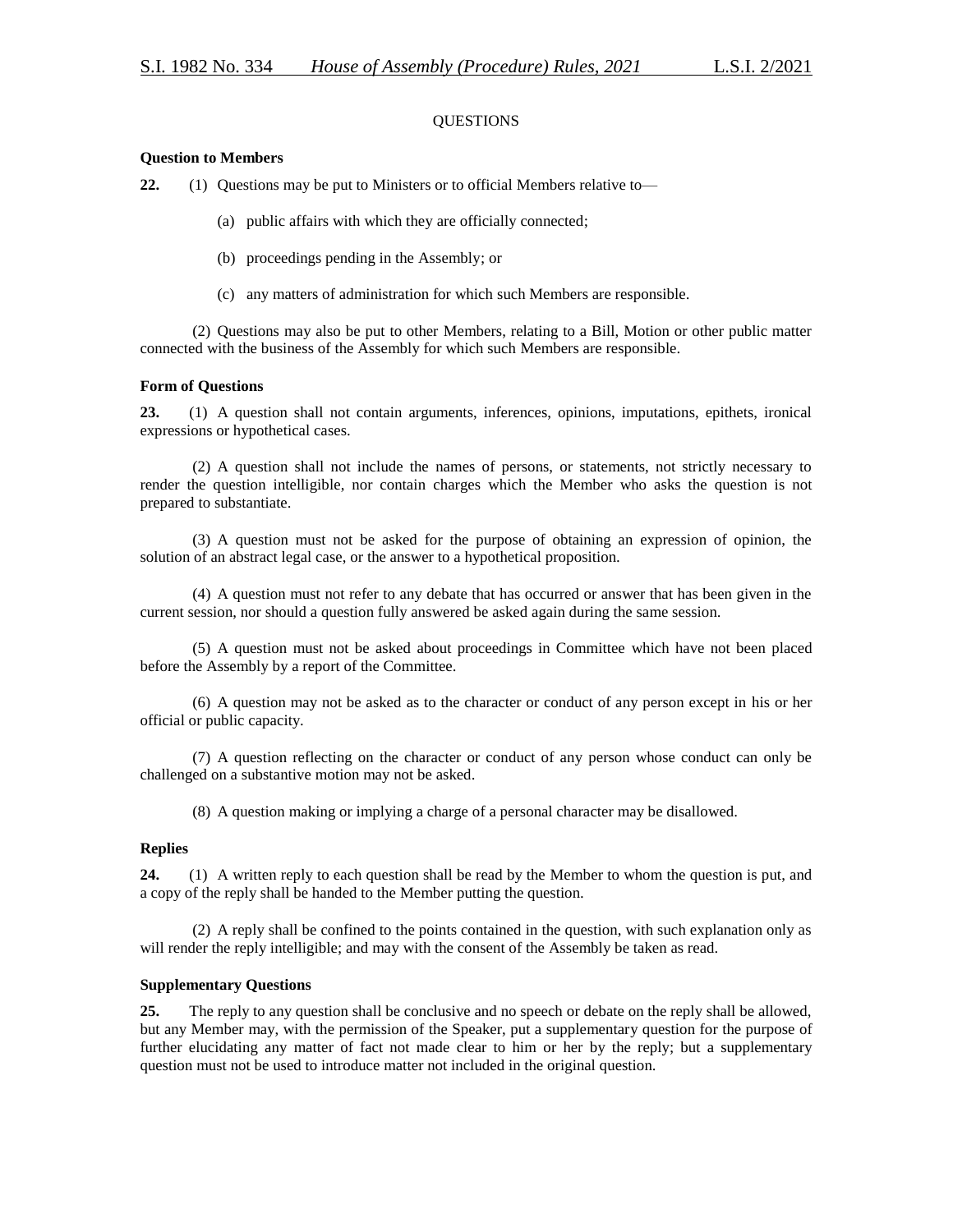## **Disallowance of Questions**

**26.** The Speaker shall be the sole judge of the propriety or admissibility of a question and he or she may disallow any question which in his or her opinion is an abuse of the right to ask questions.

## GOVERNMENT STATEMENTS ON RECENT DEVELOPMENTS

## **Government statements on recent developments**

**27.** (1) Where a Minister wishes to make a statement or announcement on government policy he or she shall seek leave of the Speaker to do so.

- (2) The Minister referred to in sub-Rule (1) shall—
	- (a) provide notice to the Speaker of his or her impending statement or announcement;
	- (b) present to the Speaker the precise contents of the proposed statement or announcement.

(3) Before the Speaker grants leave under this Rule, he or she shall verify with the Premier that the proposed statement or announcement is solely in relation to government policy.

(4) Where the Speaker is not satisfied that the statement or announcement is solely in relation to government policy he or she shall refuse leave to the Minister.

(5) No more than five questions shall be put in relation to the statement made by a Minster under this Rule.

## PAPERS

## **Presentation of papers**

**28.** (1) All papers shall be presented by any Minister or Member and their presentation shall be entered upon the Minutes.

(2) A Member presenting a paper may make a short explanatory statement of its contents.

(3) All papers shall be ordered to lie upon the Table without question put and any motion for the printing thereof shall be determined without amendment or debate.

(4) All Rules and Orders made by the Governor in Executive Council under the authority of an Act which do not require the approval of the Assembly shall be laid on the Table as soon as possible after being made.

## REPORTS BY COMMITTEES

## **Presentation of Committee reports**

**29.** The report of any Committee shall be presented by the Chair or a Member of that Committee who is a Member of the Assembly, and thereafter the provisions of Rule 28(2) and (3) shall apply as if the report had been a paper presented under Rule 28(1).

## **PETITIONS**

## **Form of Petition**

**30.** Every petition intended to be presented to the Assembly must—

(a) be addressed to the Assembly;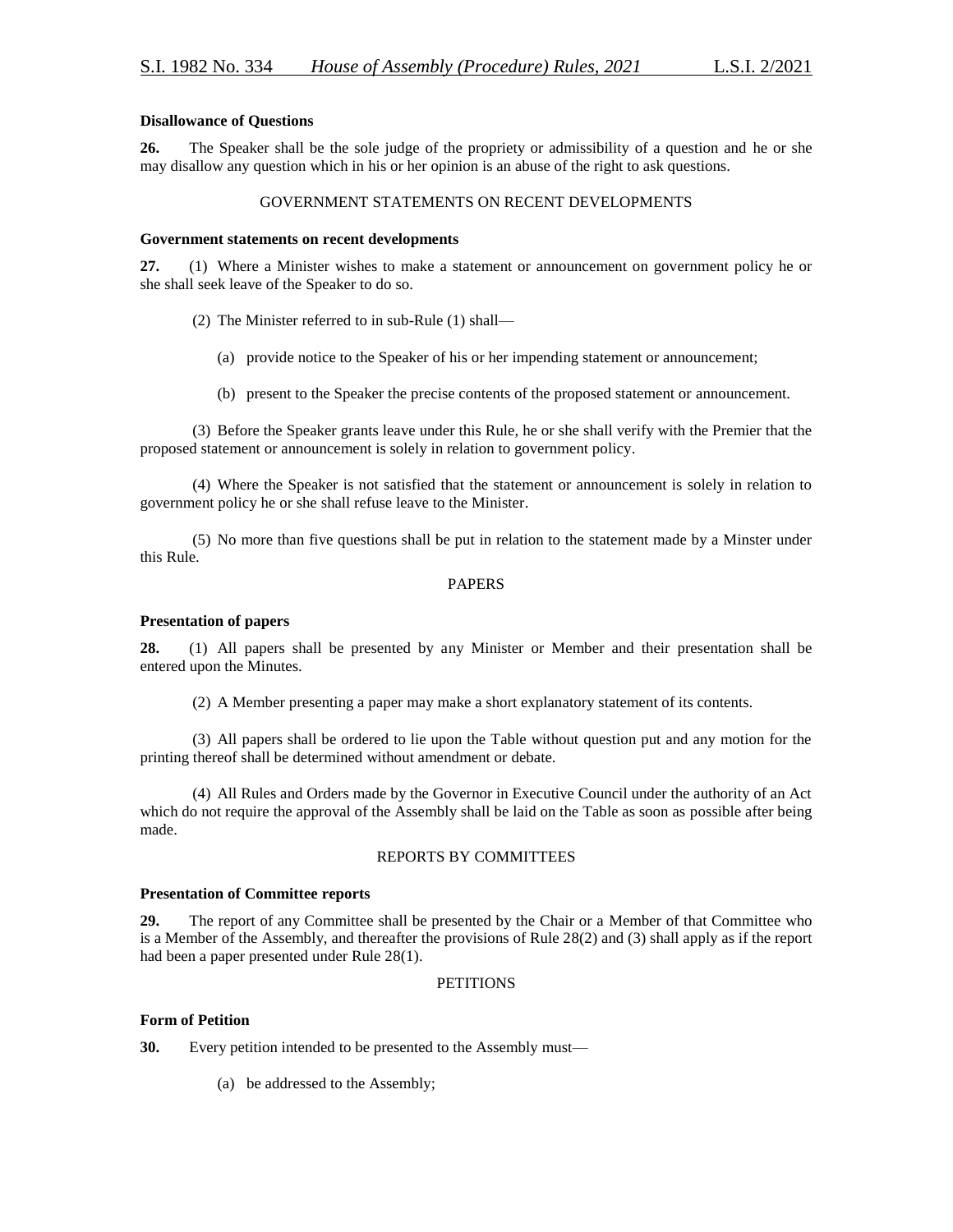- (b) conclude with a request setting forth the general object of the petitioners;
- (c) bear the signatures of the petitioners, or their marks duly witnessed; and
- (d) be endorsed by the person presenting the same to the effect that in their opinion it is properly and respectfully worded.

## **Presentation of Petition**

**31.** (1) A petition must be presented by a Member who shall be responsible for compliance with the requirements of Rule 30.

(2) A Member may not present a petition on his or her own behalf.

(3) The Member presenting a petition may state concisely the purport of the petition, and may move that the petition be Tabled or be read or printed or referred to a Select Committee, and any such motion shall specify the number of Members which shall form a quorum of the Committee.

(4) No debate shall be permitted on such a motion nor shall any other Member speak upon or in relation to such a petition except to second such motion formally.

(5) When any petition is referred to a Select Committee, individuals whose rights are peculiarly affected by any proposed action or legislation to which the petition relates may be heard by the Committee or, at its discretion, by Counsel.

## **NOTICES**

## **Notice of Questions and Motions**

**32.** (1) No Member shall ask a question or make a motion unless they shall have given notice in writing of such question or motion either at some previous sitting of the Assembly, or to the Clerk not less than three days prior to the hour of sitting of the Assembly at which such question is to be asked or motion to be made.

(2) Notwithstanding sub-Rule (1), the Speaker may allow a question to be asked without notice if it is of an urgent character.

## **Notice of Bills**

**33.** A printed copy of every Bill shall, in so far as possible, be sent to each Member at least two days before it is proposed to be read a first time.

## **Notice of Petition**

**34.** A copy of any petition shall be sent to the Clerk at least two days before its presentation.

## **Motions without Notice**

**35.** The following motions may be made without notice—

- (a) a motion for the confirmation or amendment of the minutes of the Assembly, or for the adoption, modification or rejection of the report of any Committee;
- (b) a motion that a petition or other paper do lie on the table or be printed or be rejected;
- (c) a motion for the reference of any matter to a Committee;
- (d) a motion made when the Assembly is in Committee;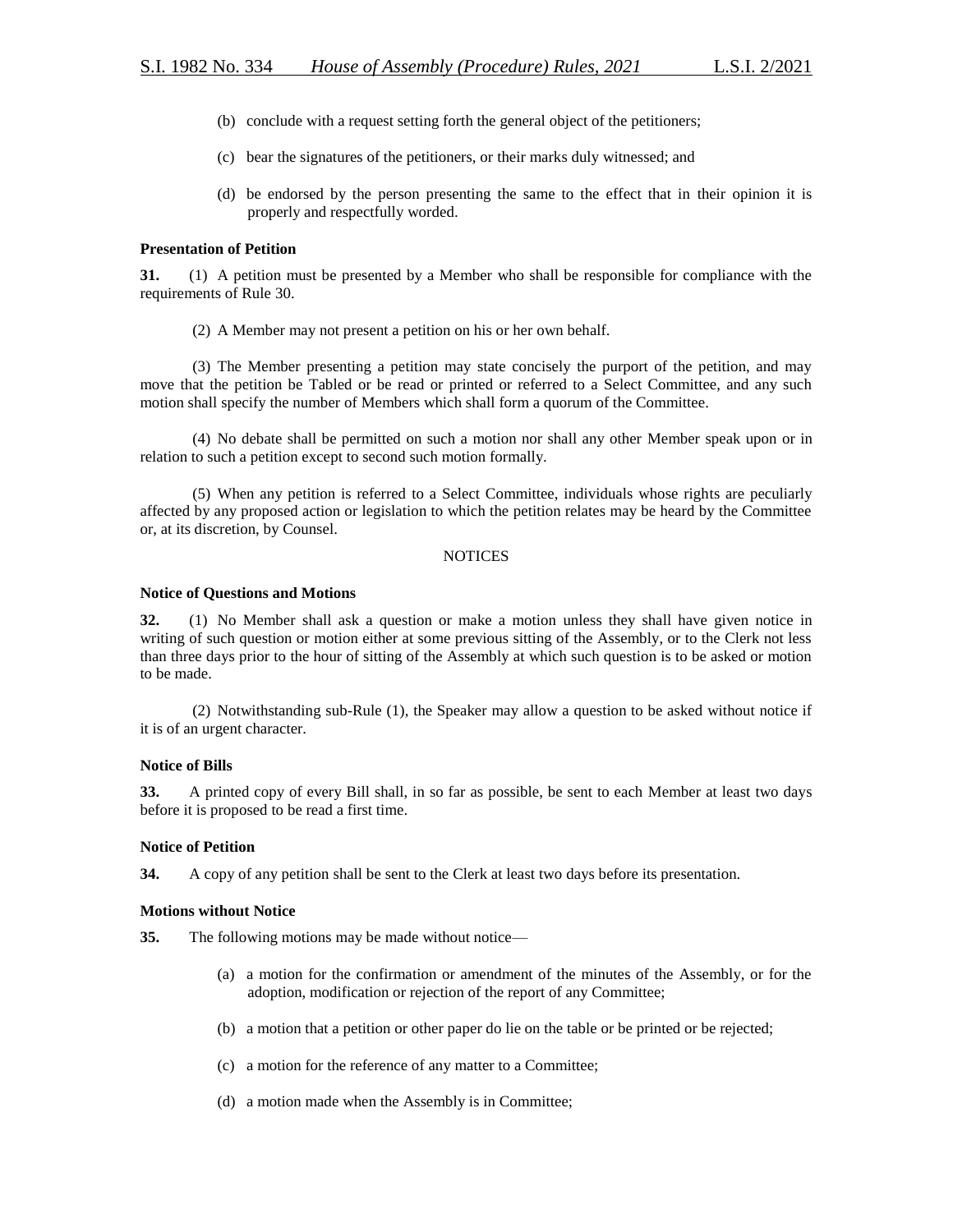- (e) a motion by way of amendment to any motion being debated in the Assembly;
- (f) a motion for the adjournment of the Assembly or of any debate;
- (g) a motion for the withdrawal of a Bill;
- (h) a motion for the withdrawal of non-Members;
- (i) a motion relating to a matter of privilege;
- (j) a motion for the suspension of a Member;
- (k) a motion for the suspension of the Rules of Procedure of the Assembly; or
- (l) a motion that the question be now put.

#### MOTIONS

#### **Power to move**

**36.** (1) Every Member upon due notice being given may propose any motion except that a motion which imposes a tax or disposes of or charges any part of the public revenue or which revokes or varies any disposition or charge can only be proposed with the consent of the Governor.

(2) No motion the object or effect of which may be to suspend the Rules of Procedure of the Assembly shall be proposed except by or with the consent of the Speaker or presiding officer.

#### **Withdrawal of motions**

**37.** A motion may be withdrawn with the leave of the Assembly, but if so withdrawn may be made again at some other meeting of the Assembly.

## **Re-introduction of motions**

**38.** No motion shall be proposed which is the same in substance as any motion which during the previous six months shall have been resolved in the affirmative or negative.

#### AMENDMENTS

#### **Rules on Amendments**

**39.** (1) The Speaker may require the mover of an amendment which has been seconded to put the amendment into writing and deliver it to the Clerk.

(2) An amendment must be relevant to the question to which it is proposed.

(3) An amendment must not raise any question which can be raised only by a distinct motion after notice.

(4) After a decision has been given on an amendment to any part of a question an earlier part cannot be amended.

(5) Where an amendment of any part of a question has been proposed, an earlier part cannot be amended unless the amendment so proposed is withdrawn.

(6) An amendment to a question must not be inconsistent with a previous decision on the same question given at the same stage of any Bill or matter.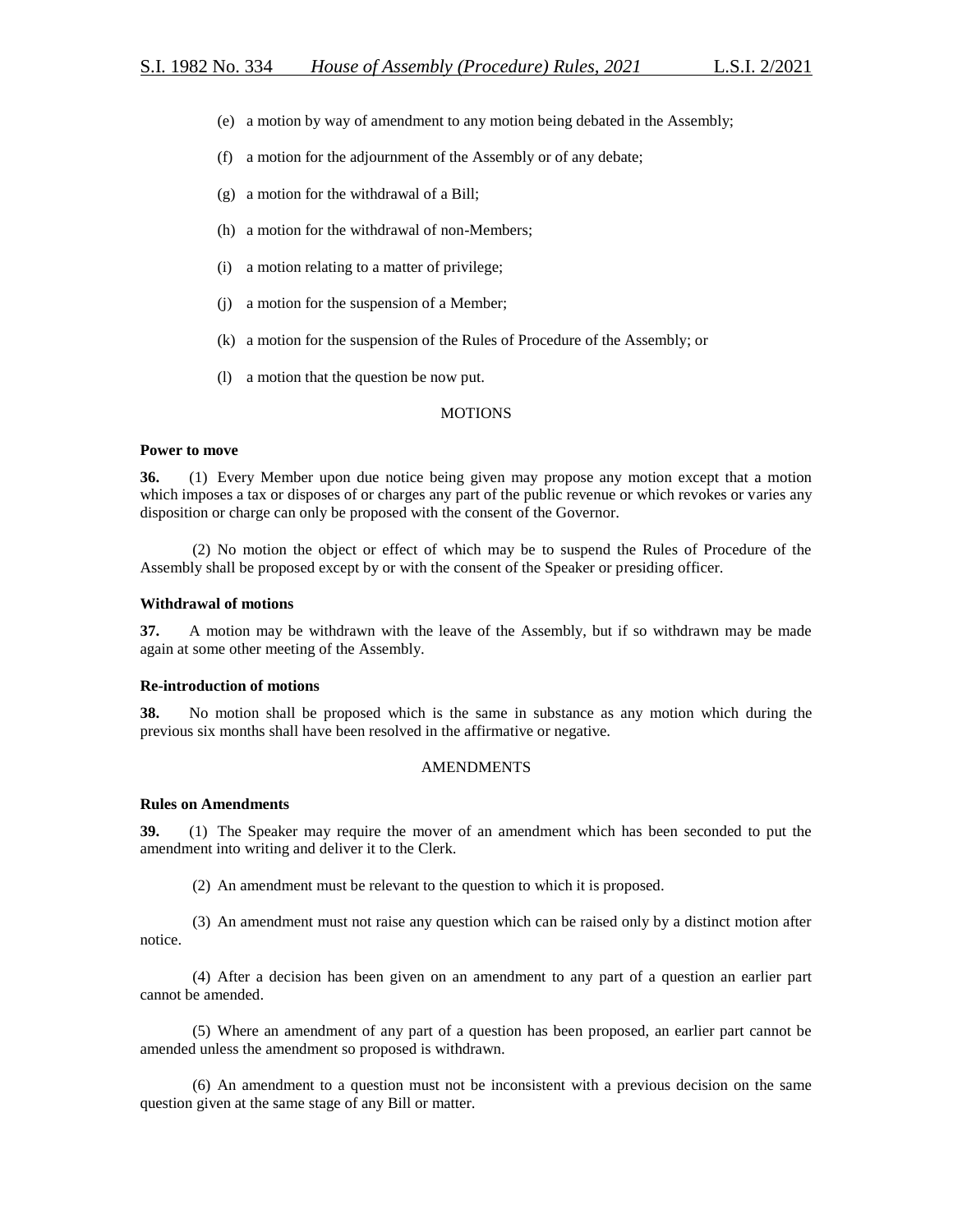(7) An amendment must not be substantially identical with an amendment moved by another Member.

(8) An amendment must not be substantially a direct negative of the original proposition or of any amendment thereto.

(9) An amendment may be moved to any amendment.

### **Order in which amendments are taken on question being put**

**40.** When an amendment to a question shall have been submitted, and when more amendments than one shall have been submitted, the Speaker at the close of the debate shall put the question for the decision of the Assembly in this way: "That the words of the question stand as in the original motion," which, if it be decided in the affirmative, will cause all amendments to fall.

The Speaker shall then put the original motion to be affirmed or negatived. Where the first question, which would preclude all amendments, is negatived, then, in case only one amendment shall have been proposed and seconded, the Speaker shall put the question as it was proposed to be amended.

Where more than one amendment has been proposed and seconded, the Speaker shall put the questions of amendment *seriatim* and in the inverse order of their having been proposed. When any one amendment is affirmed, all other amendments shall be thereby negatived, and the Speaker shall then put the motion, as so amended, to be affirmed or negatived.

## **Admissibility**

**41.** The Speaker shall be the sole judge of the admissibility of any amendment.

## PUBLIC BILL PROCEDURE

#### **Introduction and first reading**

**42.** (1) Any Member may move for leave to introduce a Bill of which he or she has given notice.

(2) The Bill referred to in sub-Rule (1) may be a Government Bill, Private Bill or a Private Members' Bill.

(3) Where a Member moves a motion opposing the introduction of a Bill, the Speaker, after permitting, if he or she thinks fit, a brief explanatory statement from the Member who seeks to introduce the Bill and from the Member who opposes its introduction, may, without further debate, put the question thereon.

(4) Where leave to introduce the Bill is granted, the Clerk shall read aloud the long title of the Bill and in the Minutes, record the Bill as having been read a first time.

(5) The Assembly shall then order the Bill referred to in sub-Rule (4) to be printed.

## **Publication of Bills**

**43.** After having been read a first time a Bill shall, if it has not already been published in the *Gazette*, be so published whenever such publication is practicable.

## **Suspension of rules of procedure for further reading of Bill**

**44.** Every Bill shall be read three times prior to being passed, and no Bill shall pass through more than two readings at any one sitting, unless this Rule shall have been formally suspended for the purpose.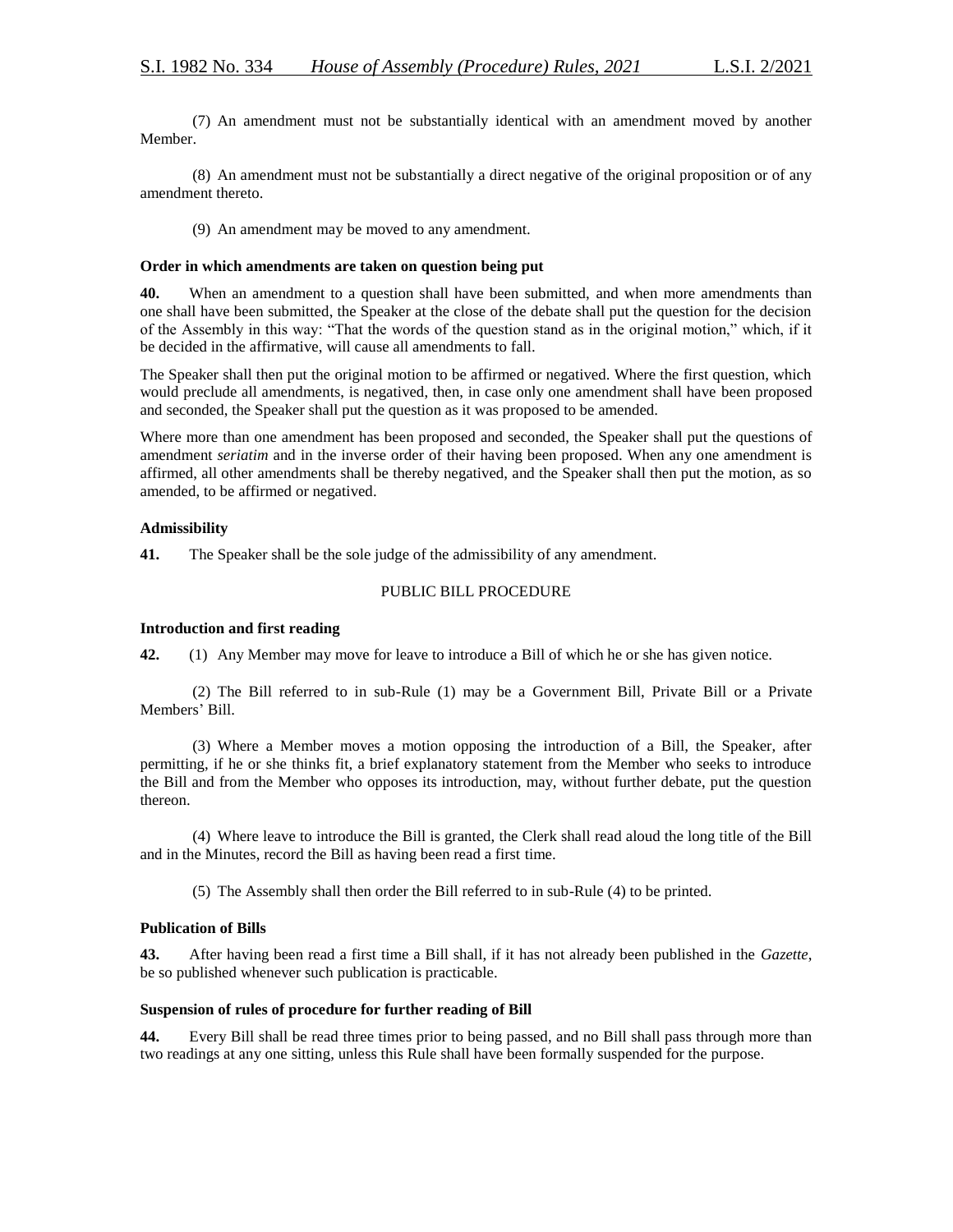## **Second reading**

**45.** The Member moving the second reading of a Bill shall state the object of the Bill and the reasons for its introduction. When a motion for the second reading of a Bill has been made and seconded there may be a debate upon the general merits and principles of the Bill; and where such motion is carried, the Bill shall stand referred to a Committee of the whole Assembly to consider the Bill clause by clause, and amend it as may be deemed necessary, unless at this stage of the proceedings the Assembly decides that the Bill shall be referred to a Select Committee.

## **Procedure in Committee**

**46.** (1) When a Bill is under consideration in Committee unless the Committee decides to have the Bill read in any other manner the Clerk shall call the several clauses in order, by reading the number of each clause and shall then refer to the schedules, if any, in order, next the preamble if any, and lastly the title.

If it is proposed to move any amendment on a clause or schedule when called, the Clerk shall put them in their proper order.

If the clause (or schedule or the preamble or the title, as the case may be) is not amended, the Speaker shall without motion put the question "That this clause (or this schedule or the preamble or the title, as the case may be) do stand part of the Bill." If the clause (or the schedule or the preamble or the title, as the case may be) is amended, they shall put the question "That this clause (or this schedule or the preamble or the title, as the case may be) as amended, do stand part of the Bill."

In the case of uncontested clauses, the question may be put not on each clause separately, but on a group of clauses.

(2) In settling a Bill in Committee any Member may move an amendment or, without making a formal motion, may suggest an amendment, or may ask for information respecting any part of the Bill or any proposed amendment.

- (3) An amendment referred to in sub-Rule (2) must—
	- (a) be relevant to the subject matter of the Bill, and to the subject matter of the clause to which it relates;
	- (b) not be inconsistent with any previous decision of the Committee; and
	- (c) not be such as to make the clause which it proposes to amend unintelligible or ungrammatical.

(4) Where an amendment refers to, or is not intelligible without, a subsequent amendment or a schedule, notice of the subsequent amendment or schedule must be given before, or when the first amendment is moved so as to make the series of amendments intelligible as a whole.

(5) An amendment which proposes to meet the whole substance of a clause for the purpose of inserting different provisions will as a general rule be irregular. The proper course will be to negative the clause and propose a new one in its place.

(6) The Speaker or presiding officer may refuse to put an amendment which is in their opinion frivolous.

(7) A Bill may be referred to a Select Committee at any time after it shall have passed its second reading.

(8) When a Bill has been referred to, and reported on, by a Select Committee and it is certified by the Chair of such a Committee that such Bill has been considered clause by clause in the presence of a quorum of the Members of such Committee at least, and that in the opinion of the Committee such Bill may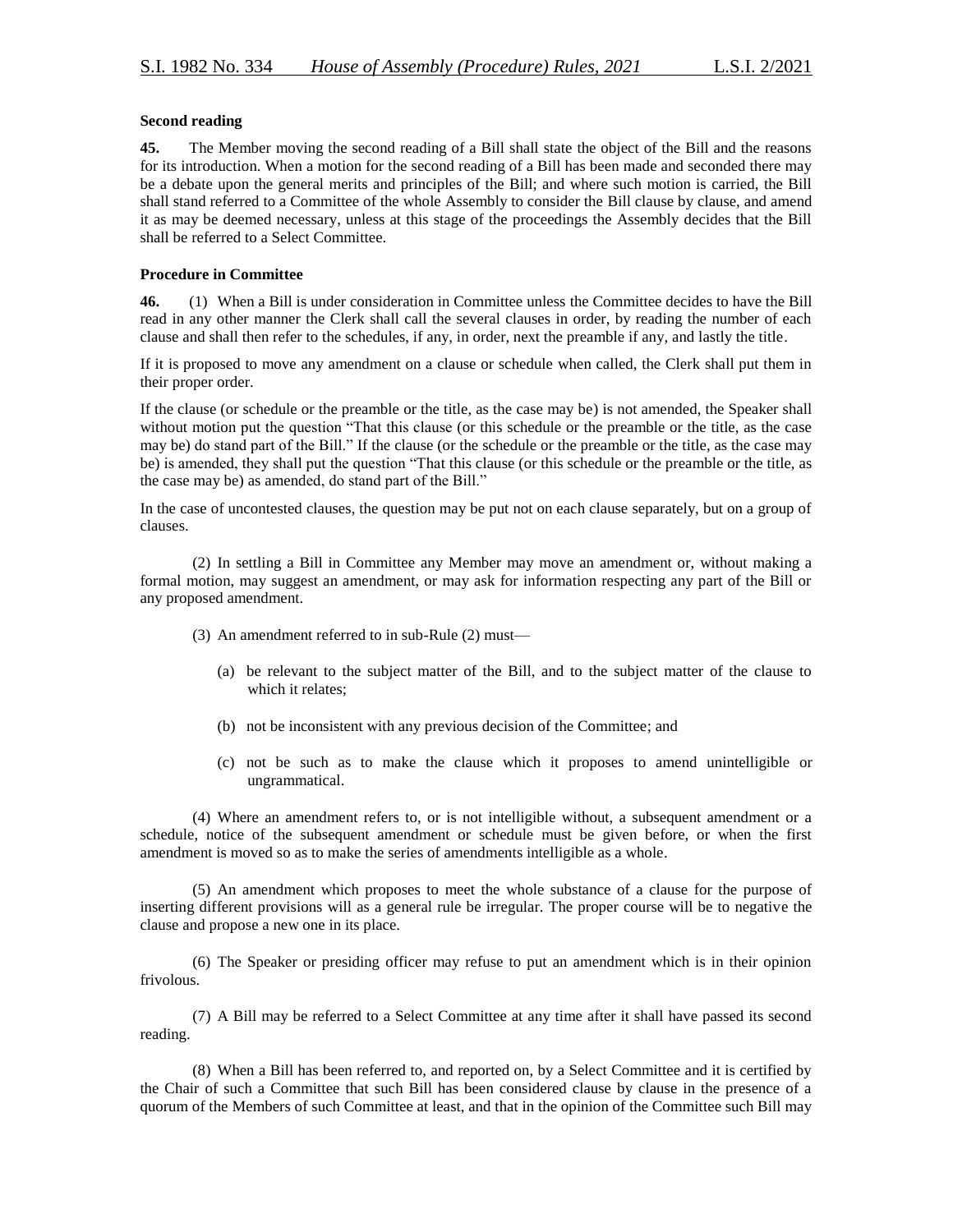be dealt with by the Assembly in the same manner as a Bill reported on by a Committee of the whole Assembly, such a Bill may be dealt with accordingly if no Members object, but if any Member objects the Bill shall be dealt with in the usual manner.

(9) The consideration of a clause may, on motion made, be postponed, but the motion may not be made after the clause has been amended.

(10) New clauses shall be considered after the clauses in the Bill as printed have been disposed of and before the consideration of the schedules, if any. Notice of a proposed new clause shall be given prior to the sitting unless the Chair considers that such notice may be dispensed with. The Chair shall call on the Member in whose name the new clause stands, and if that Member moves the Clerk shall read the marginal note of the clause and it shall then be taken to have been read a first time. The question shall then be put "That this clause be read a second time." If this be agreed to amendments may be moved, and after these (if any) have been disposed of the question shall be "That this clause (or that this clause as amended) be added to the Bill as clause No. and that the subsequent clauses be renumbered accordingly."

(11) When a Bill shall have been settled in Committee the Assembly shall resume without question put; and the Member having charge of the Bill shall thereupon report to the Assembly that the Bill has passed through the committee stage, with or without amendments, as the case may be, or that progress has been made therewith.

#### **Recommittal of Bill**

**47.** (1) Where, on the third reading of a Bill, any Member desires to amend or delete any provision contained in the Bill or to introduce any new provision, he or she may move that the Bill be re-committed, and, if the motion be carried, the Assembly shall resolve itself into Committee and any alteration proposed may be discussed. The Assembly may then resume and the Bill be read a third time.

(2) Verbal amendments may be made prior to the Bill being read a third time without the Bill being recommitted.

#### **Governor's amendments**

**48.** When the Governor recommends that amendments be made to a Bill passed by the Assembly before the Bill becomes law, such a Bill shall be recommitted for the consideration only of the amendments proposed. The Bill shall be re-submitted to the Governor with the amendments made therein, or with such of them as the Assembly shall approve.

#### **Third reading**

**49.** Subject to the provisions of Rule 46(11) on the resumption of the Assembly on the conclusion of the Committee stage, a Bill may, on motion made, be read for the third time, either immediately if no Member objects or at some subsequent sitting. When the motion for the third reading of the Bill is to be put the question shall be "That the Bill be now read a third time and passed".

#### **Title only to be read**

**50.** On the first and third readings of a Bill the Clerk shall read only the title.

#### **Assent**

**51.** (1) In accordance with sections 56 and 57 of the Constitution, a Bill shall not become a law until—

- (a) the Governor has assented to it in Her Majesty's name and on Her Majesty's behalf and has signed it in token of Her assent; or
- (b) Her Majesty has given Her assent to it through a Secretary of State and the Governor has signified Her assent by Proclamation.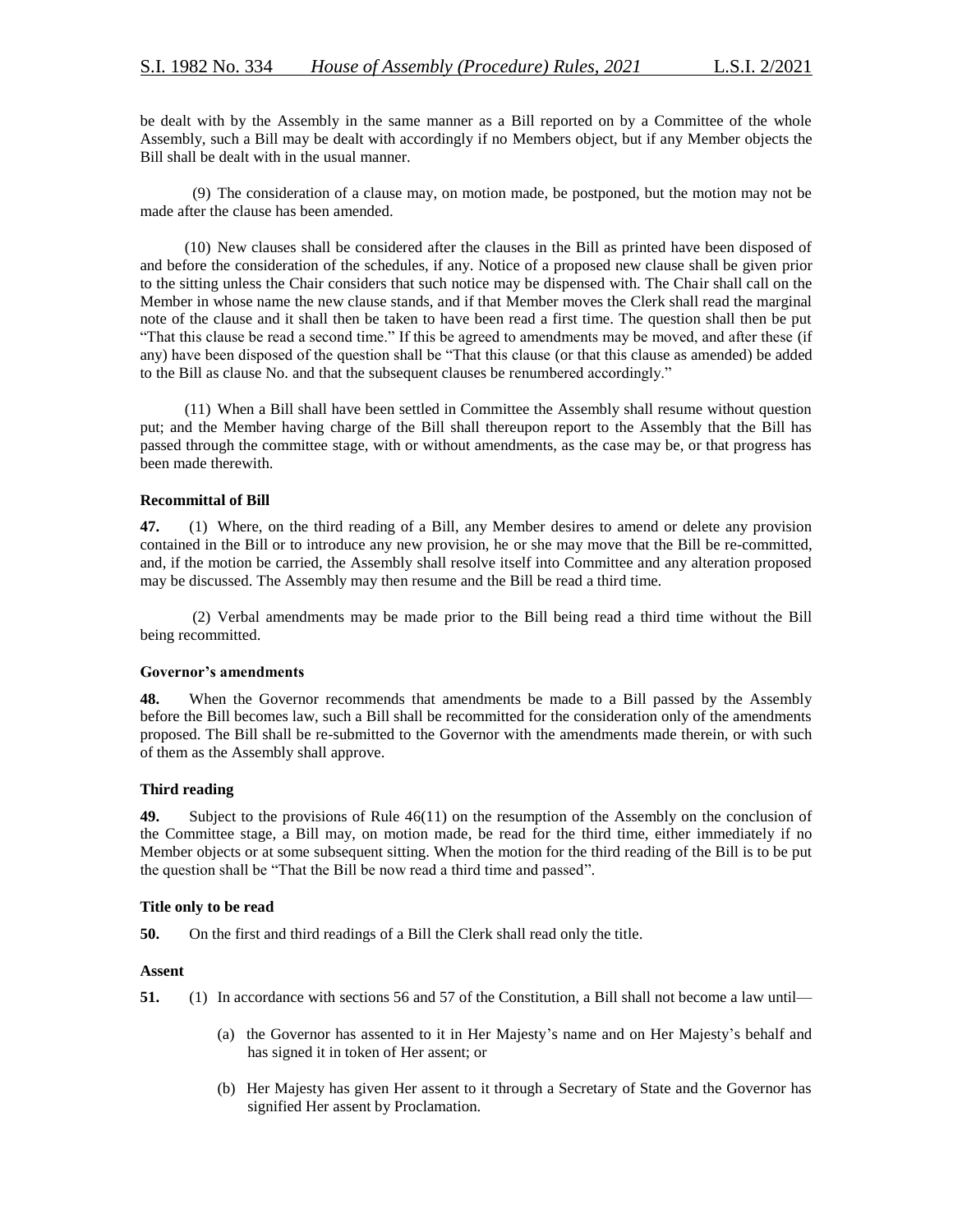(2) The Governor may return to the Assembly any Bill presented to them for assent, transmitting therewith any amendment which they may recommend, and the Assembly shall deal with such recommendation.

### **Withdrawal of Bills**

**52.** The Member in charge of a Bill standing on the Order Book may make a motion without notice for its withdrawal either before the commencement of Other Business or on the Order of the Day for any stage of the Bill being read.

#### **Bills on the same subject matter**

**53.** More than one Bill on the same subject matter may be introduced but, when the second reading of a Bill has been agreed to or negatived, the question shall not be proposed for the second reading of another Bill on the same subject matter during the same session. On the Order of the Day relating to such a Bill being read, the Speaker shall direct that the Bill be withdrawn.

#### PERSONAL EXPLANATIONS

#### **Personal explanations**

**54.** (1) Where a Member desires to make a personal explanation during a scheduled meeting of the Assembly he or she shall—

- (a) seek leave of the Speaker; and
- (b) present to the Speaker the precise contents of the proposed statement;

in advance of the meeting.

(2) Where a Member is granted leave by the Speaker to make a personal explanation, he or she shall not depart from the contents of the proposed statement referred to in sub-Rule (1)(b).

(3) There shall be no debate or any other comment in response to the explanation made by the Member referred to in sub-Rule (2).

(4) Notwithstanding sub-Rule (3), where another Member is involved in the personal statement made in sub-Rule (2), the Speaker may allow that Member to give his or her own view of the matter and to say whether he or she accepts it or not.

(5) Where a Member is allowed to give his or her own view under sub-Rule (4), he or she shall not depart from the contents of the proposed statement referred to in sub-Rule (1)(b).

## OTHER BUSINESS

#### **Other Business**

**55.** (1) Unless the Assembly shall otherwise direct, the order of Other Business shall be as follows—

- (a) Government Business;
- (b) Private Members' Bills;
- (c) Private Bills; and
- (d) Other Orders of the day.
- (2) Government Business shall be set down in such order as the Government think fit.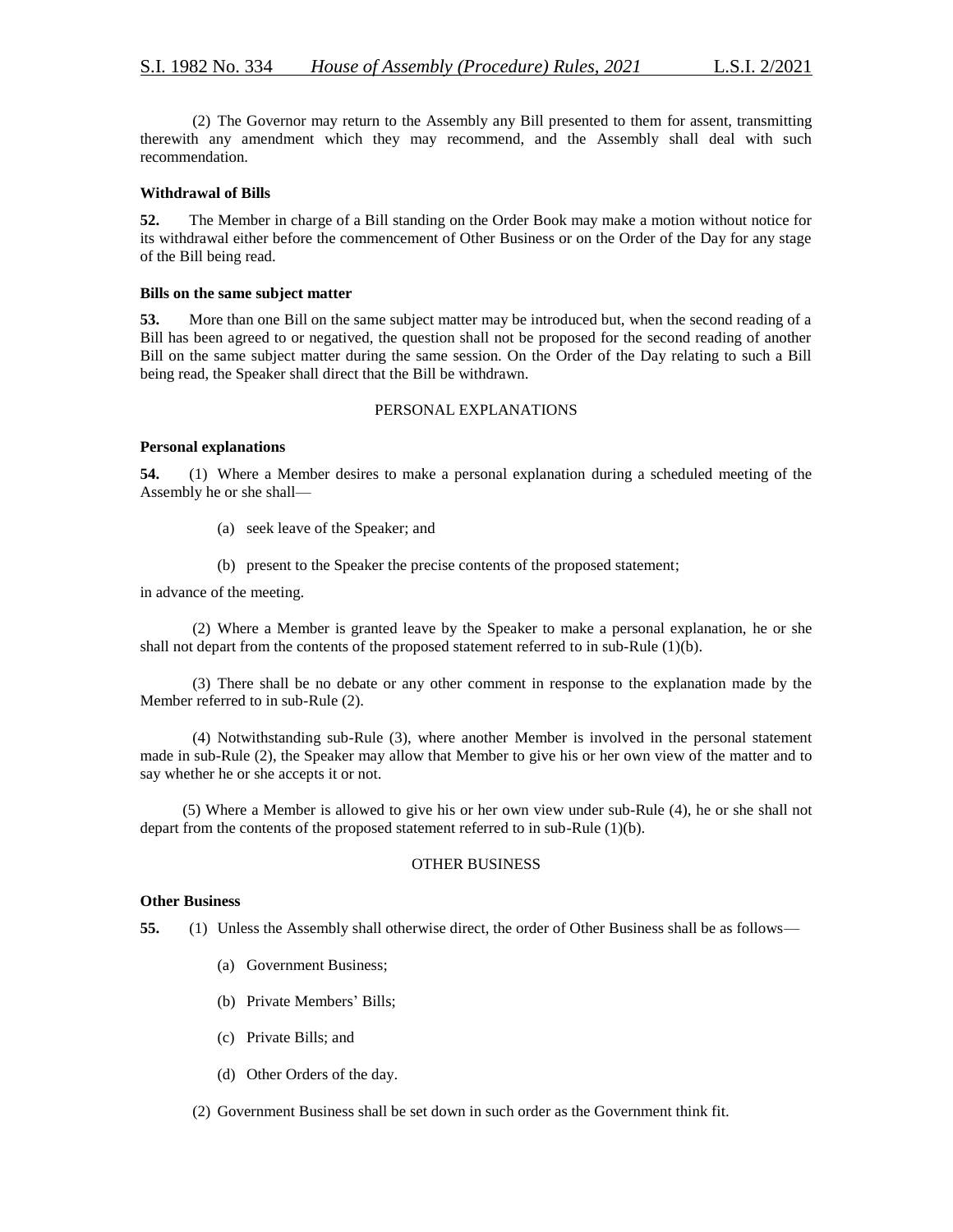(3) Other matters shall be submitted to the Assembly in the order in which they stand in the Order Book.

## RULES OF DEBATE

### **Mode of addressing the Assembly**

**56.** (1) A Member desiring to speak shall rise in his or her place and address his or her observations to the Speaker or Chair whether the Assembly be in Committee or not.

(2) Where two or more Members rise at the same time, the Speaker or Chair shall call on the Member who first catches his or her eye.

(3) A Member shall not read his or her speech, but he or she may read extracts from written or printed papers in support of his or her argument, and he or she may refresh his or her memory by reference to notes.

- (4) A Member must confine his or her observations to the subject under discussion.
- (5) A Member while speaking on a question must not—
	- (a) refer to any matter on which a judicial decision is pending, in such a way as may prejudice the interests of the parties thereto;
	- (b) impute improper motives to any other Member;
	- (c) use the Queen's name for the purpose of influencing the debate;
	- (d) utter treasonable or seditious words or use the Queen's name irreverently; or
	- (e) use his or her right of speech for the purpose of obstructing the business of the Assembly.

#### **Reference to other Members**

**57.** (1) Any Member who in discussing any motion wishes to allude to the speech or the opinion of any other Member shall, if possible, avoid referring to such other Member by name.

(2) Official Members shall be described by reference to their official designations; elected Members by reference to the electoral districts which they represent, or where an electoral district is represented by more than one Member, by reference to the order of precedence as between such Members.

(3) Notwithstanding sub-Rule (1), Single Island Wide Electoral District Members may be described by reference to their name.

#### **Reflections upon the Crown or upon certain persons in authority**

**58.** The conduct of Her Majesty, Members of the Royal Family, the Governor, Speaker or Members of the Assembly, and Judges and other persons engaged in the administration of justice shall not be raised except upon a substantive motion; and in any amendment, question to a Member or remarks in a debate on a motion dealing with any other subject any reference to the conduct of those persons shall be out of order.

## **How often Members may speak**

**59.** (1) No Member shall speak more than once to a motion except—

(a) the mover of an original motion shall have the right of reply after all Members who desire to speak shall have spoken but the mover of an amendment shall not have any right to reply;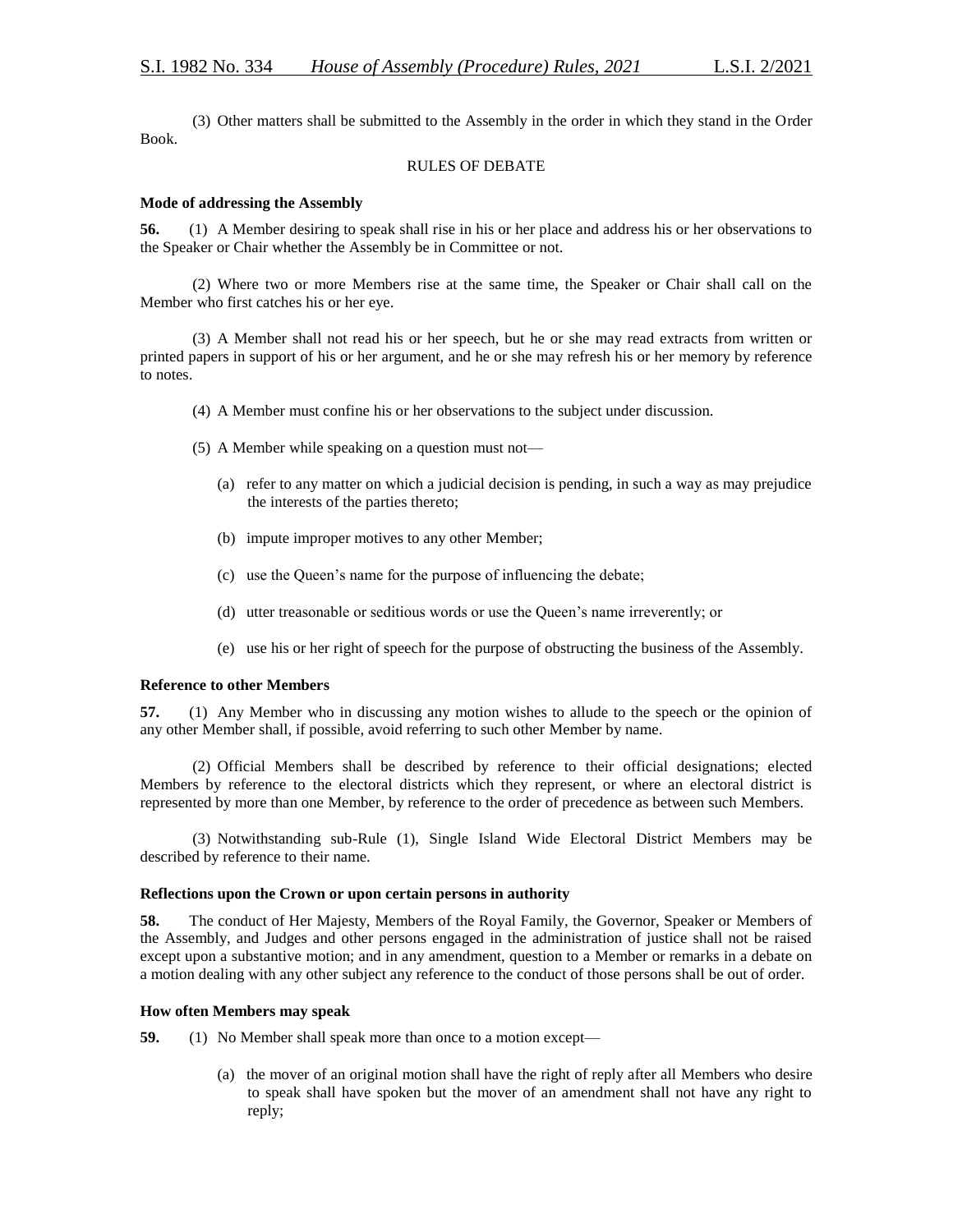- (b) any Member who may second an original motion in the formal words "I second this motion" and no others, may reserve his or her speech until later in the debate; or
- (c) when the Assembly is in Committee.

(2) A Member may speak on the question before the Assembly and upon any amendment proposed thereto.

#### **Motion or amendment to be seconded**

**60.** After the mover of any motion or any amendment has spoken in support thereof, no debate shall be allowed until the motion or amendment has been duly seconded, unless the Assembly is in Committee when a motion or amendment may be put without being seconded.

#### **Interruptions**

**61.** No Member shall interrupt another Member who is speaking except by rising to a point of order. A Member rising to a point of order shall simply direct attention to the point complained of, specifically the Rule of the House of Assembly that in the opinion of the Member is being breached and submit to the Speaker his or her decision.

#### **Relevancy**

**62.** (1) Debate must be relevant to the matter or question before the Assembly or Committee, and where more than one question has been proposed from the Chair the debate must be relevant to the last question so proposed, until it has been disposed of.

(2) The Speaker after having called the attention of the Assembly to the conduct of a Member who persists in irrelevance or in tedious repetition either of their own argument or of the arguments used by other Members in debate may direct the Member to discontinue his or her speech.

#### **Closure**

**63.** (1) After a question has been proposed, a Member rising in his or her place may claim to move, "That the question be now put," and unless it appears to the Speaker that the motion is an abuse of the rules of the Assembly, or an infringement of the rights of the minority, the question "That the question be now put," must be put immediately.

(2) When the motion, "That the question be now put," has been carried and the consequent question has been decided, any further motion may be made which may be requisite to bring to a decision any question already proposed from the Chair.

(3) The motion referred to in sub-Rule (2) shall only be made with the assent of the Speaker.

(4) When a clause is under consideration a motion may be made, on assent of the Speaker, that the question that certain words of the clause defined in the motion stand part of the clause, or that the clause stand part of or be added to the Bill, be now put.

(5) Every motion made under this rule must be put immediately and decided without amendment or debate.

## **Allocation of time for debate**

**64.** Before or when a Member rises to move a question which stands in their name, the Speaker, with the consent of the majority of the Assembly may fix the total time to be occupied in the debate thereon, and may adjourn the debate from time to time as he or she may think fit.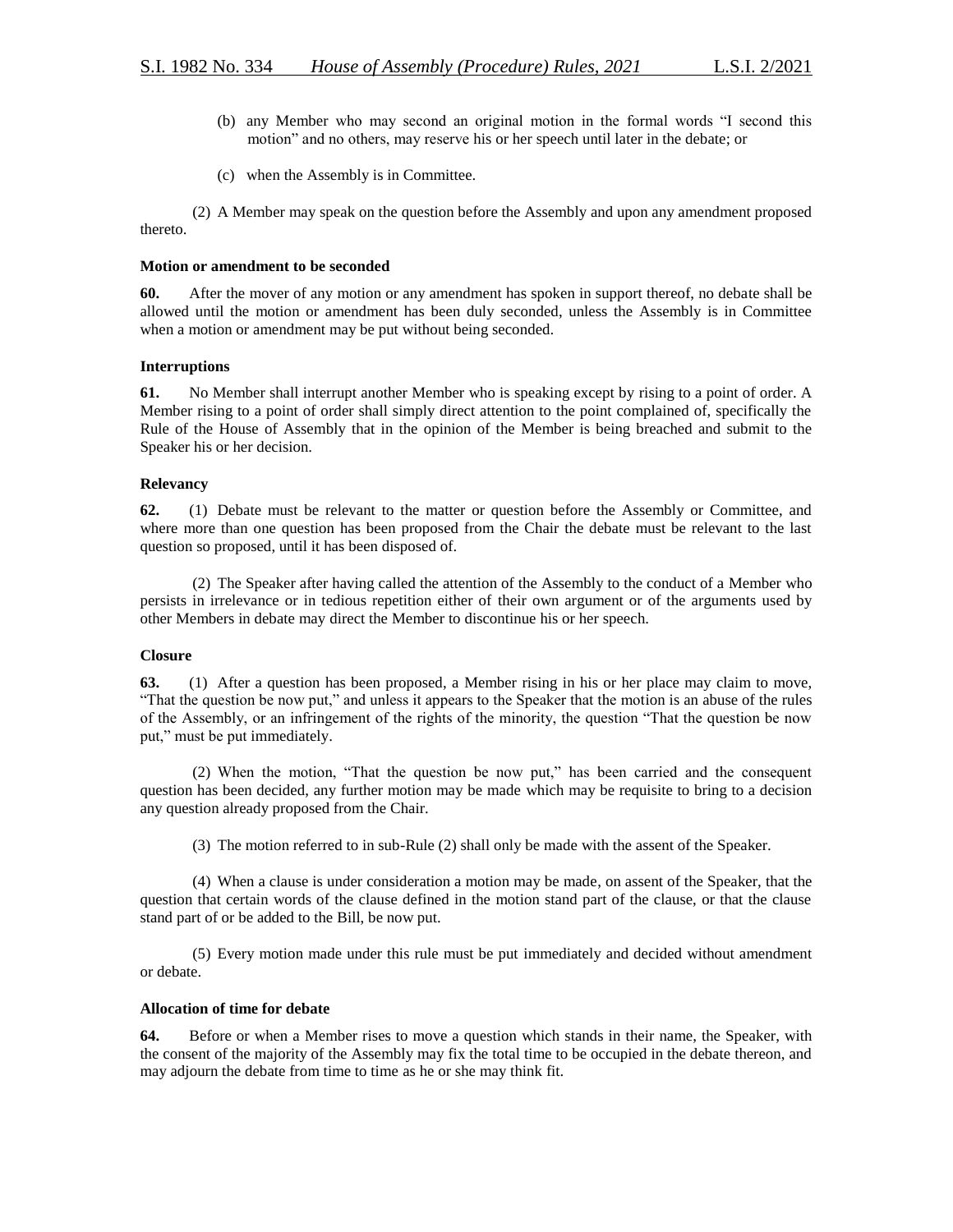### **Procedure on question being put**

**65.** After the question has been put by the Speaker no further discussion shall be allowed.

#### **Responsibility for order**

**66.** It shall be the duty of the Speaker, on his or her own motion, to preserve order and to enforce all Rules; and when the Speaker addresses the Assembly any Member speaking shall immediately resume his or her seat.

## **Oral declaration of an interest**

**67.** Before participating in consideration of a question in either the Assembly or Committee, a Member shall first declare any relevant financial interest or benefit, whether direct or indirect, in that question.

#### DIVISIONS

## **Voting**

**68.** (1) At the conclusion of a debate the question shall be put by the Speaker and the votes may be taken by voices Aye and No, and the result shall be declared by the Speaker; but if any Member calls for a division the votes shall be taken by the Clerk, who shall ask each Member separately, beginning with the most junior Member, how they desire to vote and record the votes accordingly.

(2) When a division is claimed either in the Assembly or in Committee of the whole Assembly or in Select Committee every Member present shall, unless they expressly state that they decline to vote, record their vote either for the Ayes or Noes. The Clerk shall enter on the Minutes the record of each Member's vote and shall add a statement of the names of Members who declined to vote.

(3) As soon as the Clerk has collected the votes the Speaker, or in Committee or a Select Committee the Chair, shall state the number voting for the Ayes and the Noes respectively and shall then declare the result of the division or give their casting vote as the case may be.

(4) Where a Member states that they voted in error or that their vote has been counted wrongly, they may claim to have their vote altered, provided that such request is made as soon as the Speaker has announced the numbers and before they shall have declared the result of the division.

#### **Disallowance of vote of Member having direct personal pecuniary interest**

**69.** (1) A Member shall not vote on any subject in which they have a direct personal pecuniary interest, but a motion to disallow a Member's vote on this ground shall be made only as soon as the result of the voting on the question shall have been declared.

(2) If the motion for the disallowance of a Member's vote shall be agreed to, the Speaker, or in Committee the Chair, shall direct the Clerk to correct the numbers voting in the division accordingly.

(3) In deciding whether a motion for the dis-allowance of a Member's vote shall be proposed from the Chair, the Speaker, or in any Committee of the Assembly the Chair, shall have regard to—

- (a) the character of the question upon which the division was taken;
- (b) the consideration whether the interest therein of the Member whose vote is challenged is direct and pecuniary and not an interest in common with the rest of Her Majesty's subjects; and
- (c) whether his or her vote was given on a matter of state policy.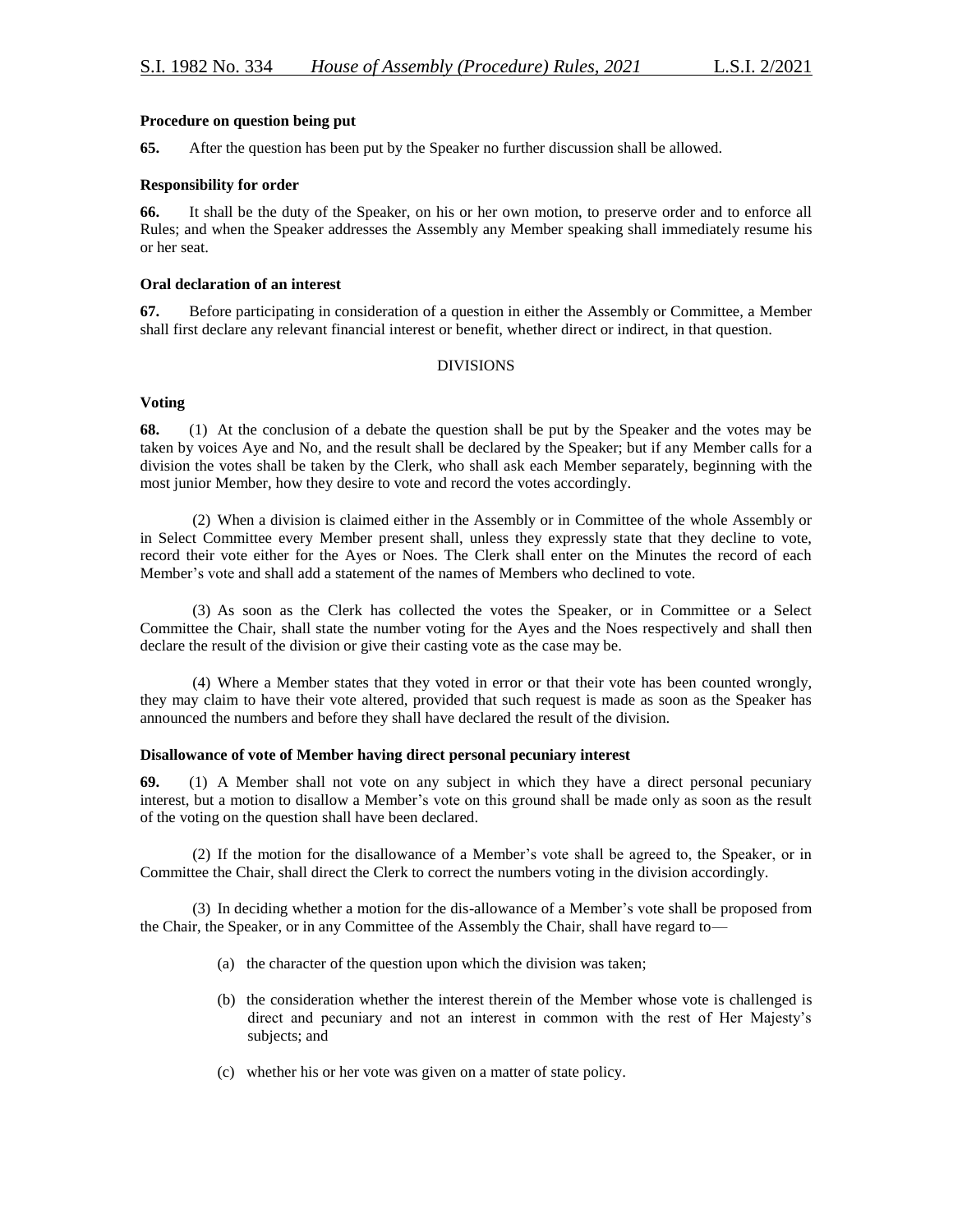## **Record of dissent**

**70.** Any Member voting in the minority who desires to have his or her reasons recorded for so voting shall state such desire immediately, and their reasons shall be recorded either at that or the following meeting of the Assembly.

### BREACHES OF ORDER

## **Withdrawal of disorderly Member**

**71.** (1) The Speaker or Chair shall order any Member whose conduct is grossly disorderly to withdraw immediately from the Assembly Chamber and the precincts of the Assembly during the remainder of the day's sitting.

(2) If such direction to withdraw be not complied with at once or if on any occasion the Speaker deems that his or her powers under this Rule are inadequate he or she may name such Member or Members in pursuance of Rule 73.

## **Suspension of Member named**

**72.** (1) Where a Member shows disregard for the authority of the Chair, or abuses the rules of the Assembly by persistently and wilfully obstructing the business of the Assembly, the Speaker shall direct the attention of the Assembly to the incident, mentioning by name the Member concerned. A motion may then be made upon which the Speaker shall immediately put the question, no amendment, adjournment, or debate being allowed, "That such Member be suspended from the service of the Assembly." Where such an offence shall have been committed in a Committee of the whole Assembly, the Chair, shall immediately suspend the proceedings of the Committee and report the circumstances to the Assembly; and the Speaker shall on a motion being made thereupon put the same question, without amendment, adjournment or debate, as if the offence had been committed in the Assembly itself.

(2) Not more than one Member shall be named at the same time, unless several Members present together have jointly disregarded the authority of the Chair.

(3) If any Member be suspended from the service of the Assembly under the provisions of this Rule his or her suspension shall continue and be effective during the remainder of the session unless sooner determined by the Assembly.

## **Enforcement of Speaker's directions**

**73.** (1) Members who are directed to withdraw under Rule 71 or are suspended under Rule 72 shall immediately withdraw from the precincts of the Assembly Chamber.

(2) The Speaker or Chair whether acting under Rule 71 or 72 may direct such steps to be taken as are required to enforce his or her order.

(3) Nothing in Rule 71 shall be deemed to prevent the Assembly from proceeding against any Member for any breach of order not specified therein or from proceeding in any other way it thinks fit in dealing with the breaches of order therein mentioned.

## SELECT COMMITTEES

## **Select Committees**

**74.** (1) The Assembly may appoint members to form a Select Committee to consider or inquire into and take evidence upon a matter or Bill as determined by the Assembly.

(2) The Committee shall report its findings to the Assembly.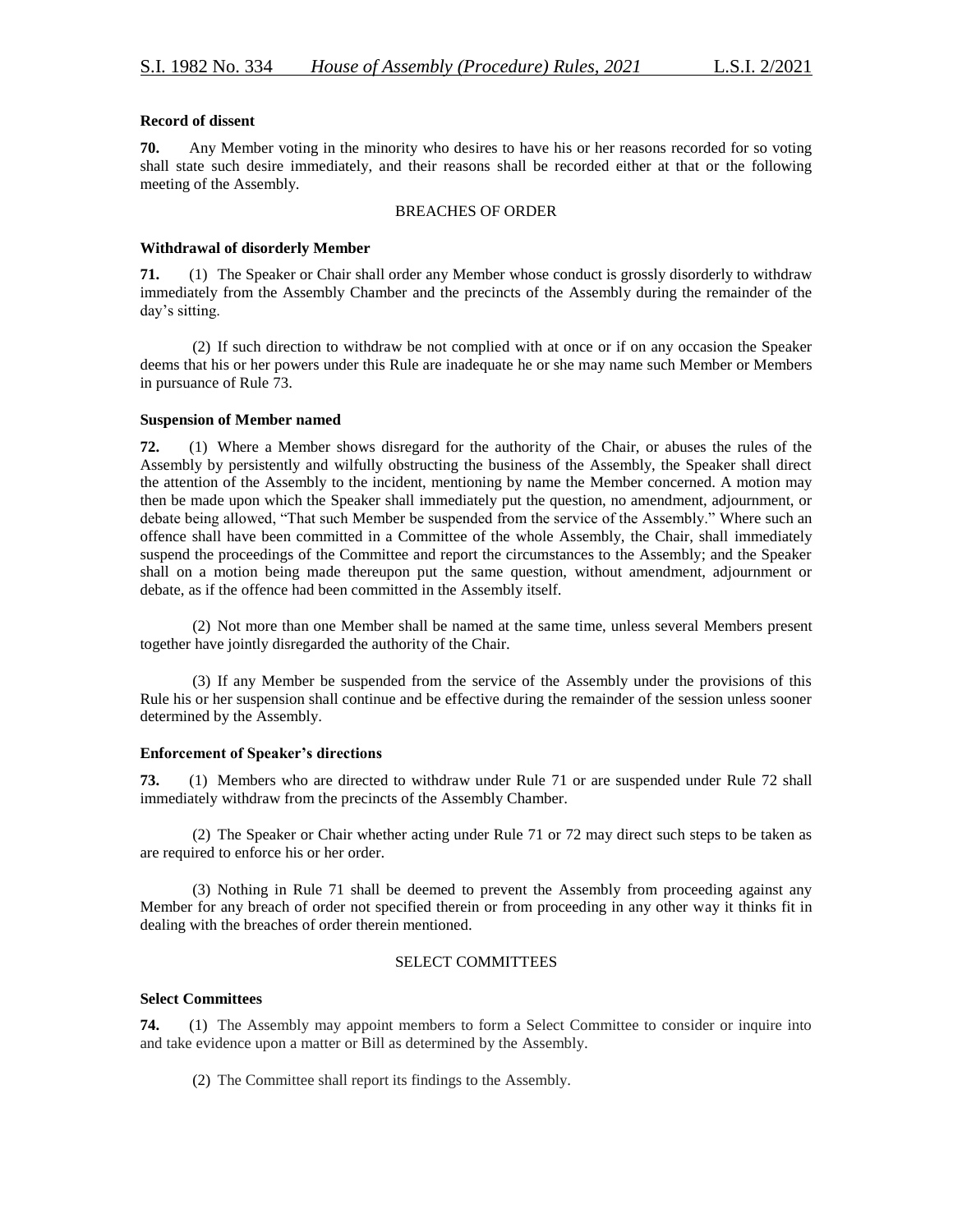(3) In the absence of any nomination by the Assembly, a Select Committee shall elect its own Chair. In the absence of the Chair, the senior Member on the Committee shall act as Chair.

(4) Unless the Assembly otherwise directs three Members or, if the number of the Select Committee does not exceed four, two Members shall form a quorum.

(5) Select Committees shall have the power to appoint specialist advisers either to supply information which is not readily available or to explain complex matters.

## **Replacing Members**

**75.** (1) The Speaker may from time to time in case of the death or unavoidable absence of a Member appoint another Member to take the place of such Member on the Committee.

(2) Where the Speaker is the Chair of a Select Committee, they shall have a casting vote if the votes be equally divided, but shall not have an original vote. In the absence of the Speaker from the Chair, the Member presiding shall have an original vote, and a casting vote if the votes are equally divided.

#### **Report of Select Committee to be signed by Chair**

**76.** The report of every Select Committee shall be signed by the Committee Chair, or in his or her absence by the senior Member present.

#### **Member Dissenting**

**77.** Any Member dissenting from the opinion of the majority of a Select Committee may put in a written statement of his or her reasons for such dissent, and such statement shall be appended to the report of the Committee.

#### **Secretarial Support for a Select Committee**

**78.** The Clerk of the Assembly may provide office and secretarial facilities to a Select Committee.

### STANDING COMMITTEES

## **Public Accounts Committee**

**79.** (1) There shall be a Standing Committee of the Assembly to be known as the Public Accounts Committee.

(2) The Public Accounts Committee shall consist of not less than three nor more than five Members of the Assembly, drawn from both sides of the Assembly whose appointment to the Committee shall be moved by a resolution of the Minister of Finance and subject to the approval of the Assembly.

(3) The Assembly shall from time to time appoint a Member of the Committee who is a Member of the Opposition in the House to be Chairman of the Committee and may appoint another Member of the House to fill any vacancy in the Membership of the Committee occurring from time to time.

(4) The duties and powers of the Public Accounts Committee shall be as follows—

- (a) to ascertain that the authorised expenditure during each financial year, including supplementary expenditure, has been applied to the purposes prescribed by the Assembly;
- (b) to scrutinise the causes which may have led to any excess over authorised expenditure, and to verify applications of savings on other authorised items of expenditure;
- (c) to make an effective examination of public accounts kept in any Department of Government and government agency; and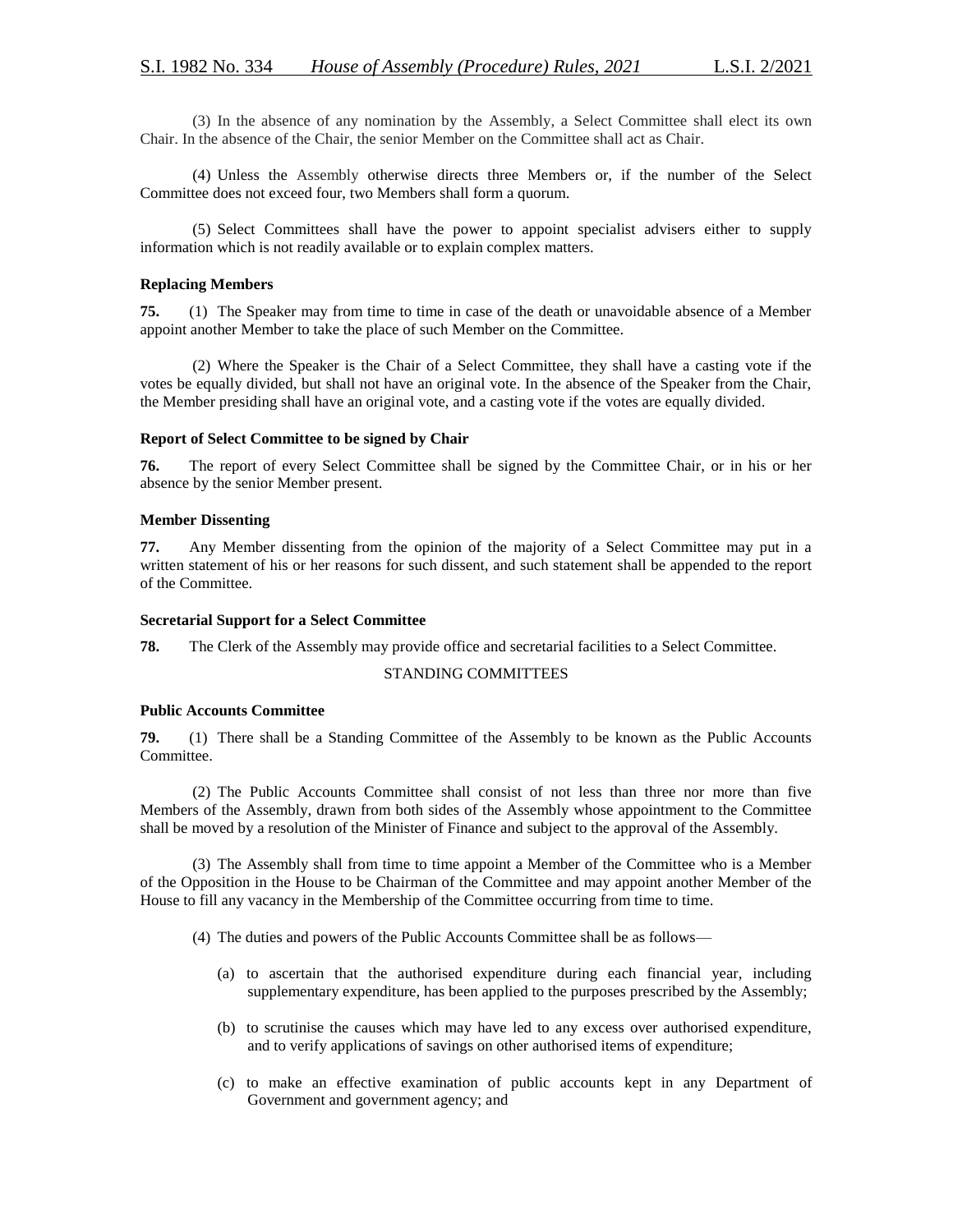(d) to summon any public officer to give any information, or any explanation or to produce any records or documents which the Committee may consider necessary in the performance of its duties.

(5) Where a public officer refuses a summons referred to in sub-Rule 4(d), he or she is guilty of an offence under section 9(1) of the House of Assembly Powers and Privileges Act, R.S.A. c. H15.

(6) The Committee shall have the power to appoint specialist advisers either to supply information which is not readily available or to explain complex matters related to the public accounts.

(7) The Public Accounts Committee shall submit its reports to the Assembly from time to time.

(8) Where the Assembly adopts a report of the Public Accounts Committee and requires the Government to respond to that Report, the Government shall respond to the Assembly in writing no more than six weeks after the date of the adoption of the Report by the Assembly.

## **Administration Committee**

**80.** (1) There shall be a Standing Committee of the Assembly to be known as the Administration Committee to consider the services provided for and by the Assembly and to make recommendations on those services to the Clerk and the Speaker.

(2) The Administration Committee shall consist of not less than three nor more than five Members of the Assembly, drawn from both sides of the Assembly whose appointment to the Committee shall be moved subject to the approval of the Assembly.

(3) The Speaker shall be the Chair of this Committee.

(4) Where the implementation of a recommendation by the Administration Committee would incur additional expenditure, such recommendation shall also be considered by the Public Accounts Committee.

#### **Secretarial Support for Standing Committees**

**81.** The Clerk of the Assembly may provide office and secretarial facilities to all Standing Committees.

## PRIVATE RIGHTS AND PRIVATE BILLS

## **Private rights affected by Bill**

**82.** In any case where individual rights or interest, or the property of any private person may be peculiarly affected by any public or private Bill, all parties interested may, upon petition for that purpose and on motion made, seconded and carried, be heard before the Assembly or any Committee thereof, either in person or by Counsel.

#### **Examination of witnesses**

**83.** When it is intended to examine any witnesses the person requiring such witness shall deliver to the Clerk a list containing the names, residences and occupations of such witnesses, at least two days before the day appointed for their examination. Any such witnesses may be examined, cross-examined and reexamined by Counsel in the same manner as witnesses in any action in the Supreme Court, and may be questioned by any Member and by any Committee. The evidence of every such witness shall be taken down by the Clerk and signed by the witness.

## **Private Bills**

**84.** Every Bill intended to affect or benefit some particular person, association or corporate body, shall contain a section saving the rights of Her Majesty, Her heirs and successors, all bodies politic and corporate and all others, except such as are mentioned in the Bill and those claiming by, from or under them. No such